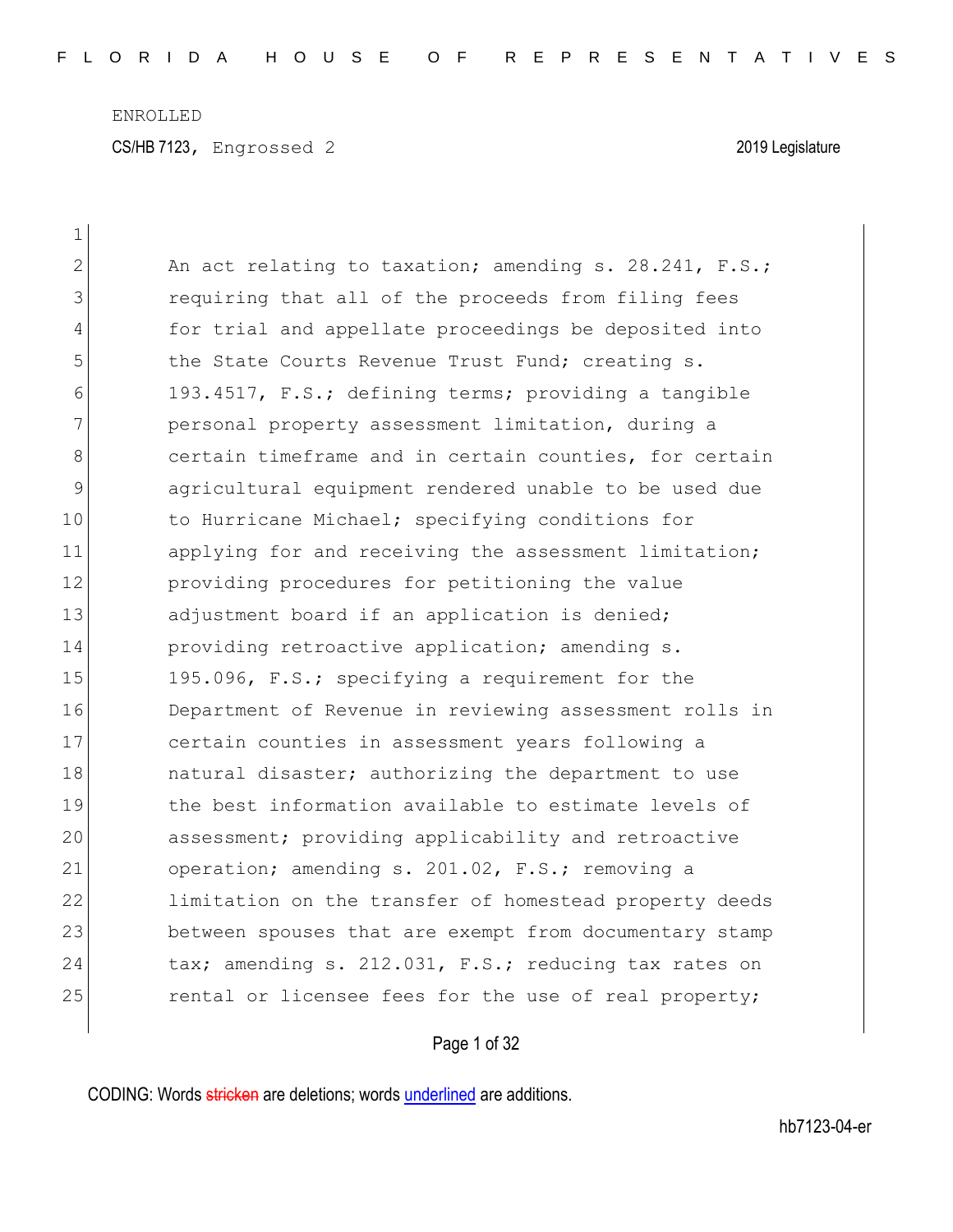| 26 | amending s. 212.08, F.S.; exempting from sales and use |
|----|--------------------------------------------------------|
| 27 | tax property purchased for sale by a dealer and        |
| 28 | donated to a 501(c)(3) organization; amending s.       |
| 29 | 218.131, F.S.; revising the date of distribution of    |
| 30 | appropriated moneys to certain counties; amending s.   |
| 31 | 318.14, F.S.; providing a specified reduction in civil |
| 32 | penalty for persons who are cited for certain          |
| 33 | noncriminal traffic infractions and who elect to       |
| 34 | attend a certain driver improvement course; removing a |
| 35 | provision that required that a portion of a certain    |
| 36 | civil penalty be deposited in the State Courts Revenue |
| 37 | Trust Fund; amending s. 318.15, F.S.; conforming a     |
| 38 | provision to changes made by the act; amending s.      |
| 39 | 624.51055, F.S.; specifying when an eligible           |
| 40 | contribution to certain nonprofit scholarship-funding  |
| 41 | organizations must be made for purposes of claiming a  |
| 42 | credit against the insurance premium tax; providing    |
| 43 | applicability; amending s. 741.01, F.S.; requiring     |
| 44 | that all of the proceeds from a fee paid to the clerk  |
| 45 | of the circuit court for the issuance of a marriage    |
| 46 | license be deposited monthly into the State Courts     |
| 47 | Revenue Trust Fund; amending s. 1002.395, F.S.;        |
| 48 | specifying that under the Florida Tax Credit           |
| 49 | Scholarship Program, a taxpayer may apply for a credit |
| 50 | against the insurance premium tax to be used for a     |
|    |                                                        |

# Page 2 of 32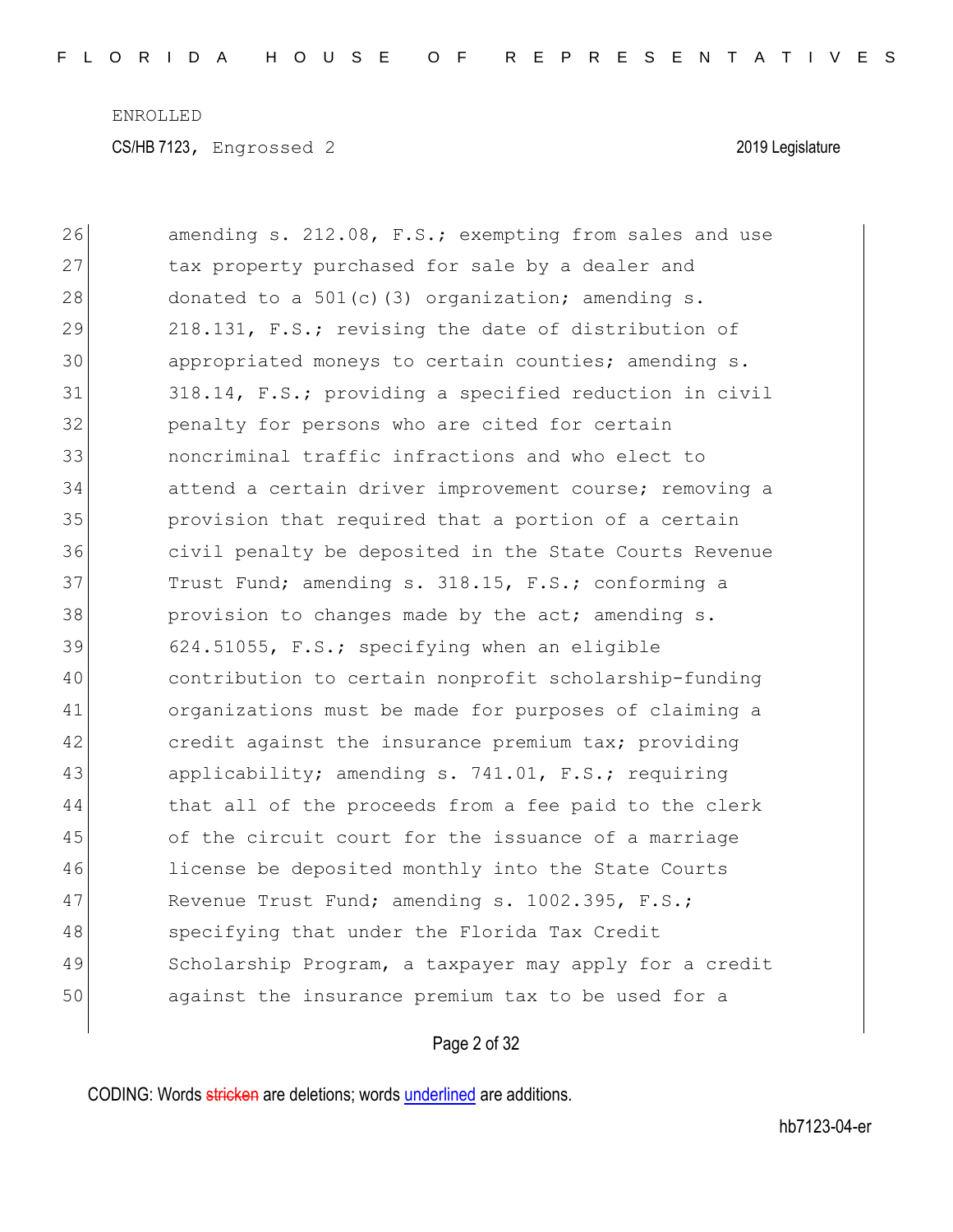| 51 | certain timeframe; revising an insurer's authority to  |
|----|--------------------------------------------------------|
| 52 | reduce certain tax installment payments for purposes   |
| 53 | of determining if a certain tax penalty is imposed;    |
| 54 | providing applicability; amending s. 337.401, F.S.;    |
| 55 | specifying conditions under which certain persons who  |
| 56 | place or maintain a communications facility in the     |
| 57 | roads or rights-of-way are not considered pass-through |
| 58 | providers; amending s. 1011.71, F.S.; defining the     |
| 59 | term "school operational purposes" to include charter  |
| 60 | schools sponsored by a school district; requiring that |
| 61 | voted levies for school operational purposes be shared |
| 62 | with charter schools in accordance with certain        |
| 63 | provisions; providing applicability; providing sales   |
| 64 | tax exemptions for certain disaster preparedness       |
| 65 | supplies during a certain timeframe; specifying        |
| 66 | locations where the exemptions do not apply;           |
| 67 | authorizing the department to adopt emergency rules;   |
| 68 | providing sales tax exemptions for certain clothing,   |
| 69 | wallets, bags, school supplies, personal computers,    |
| 70 | and personal computer-related accessories during a     |
| 71 | certain timeframe; defining terms; specifying          |
| 72 | locations where the exemptions do not apply;           |
| 73 | authorizing certain dealers to opt out of              |
| 74 | participating in the exemptions, subject to certain    |
| 75 | conditions; authorizing the department to adopt        |
|    |                                                        |

Page 3 of 32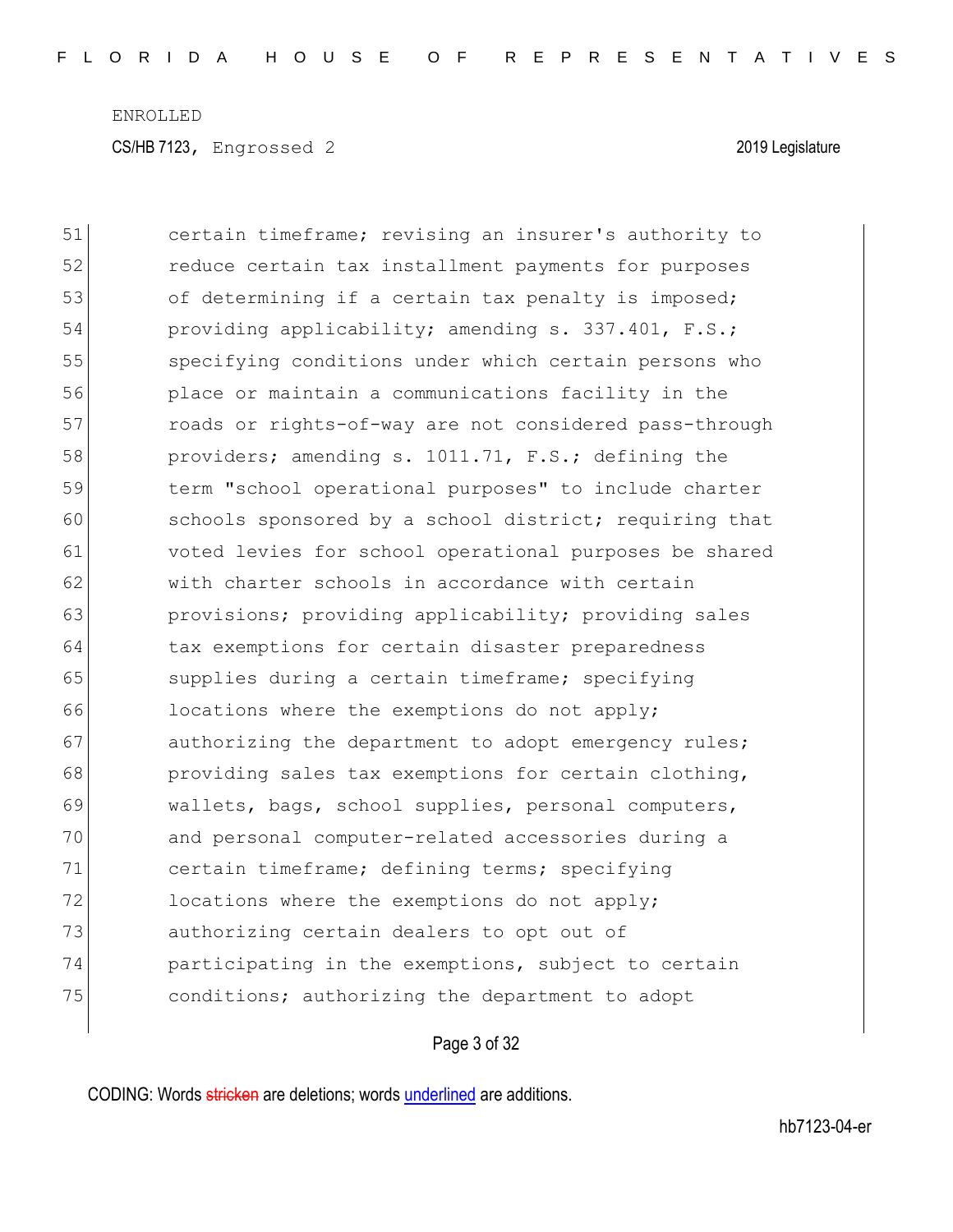CS/HB 7123, Engrossed 2 2019 Legislature

| 76  | emergency rules; providing an appropriation; providing |
|-----|--------------------------------------------------------|
| 77  | a sales tax exemption for the purchase, within a       |
| 78  | certain timeframe, of certain fencing materials used   |
| 79  | to replace or repair fences damaged by Hurricane       |
| 80  | Michael on agricultural lands; specifying that the     |
| 81  | exemption is available only through a refund by the    |
| 82  | department of previously paid taxes; specifying        |
| 83  | requirements for applying for the refund; providing    |
| 84  | penalties for furnishing a false affidavit; providing  |
| 85  | construction and retroactive applicability;            |
| 86  | authorizing the department to adopt emergency rules;   |
| 87  | providing a sales tax exemption for the purchase,      |
| 88  | within a certain timeframe, of building materials used |
| 89  | to replace or repair nonresidential farm buildings     |
| 90  | damaged by Hurricane Michael; specifying that the      |
| 91  | exemption is available only through a refund by the    |
| 92  | department of previously paid taxes; defining the      |
| 93  | terms "building materials" and "nonresidential farm    |
| 94  | building"; specifying requirements for applying for    |
| 95  | the refund; providing penalties for furnishing a false |
| 96  | affidavit; providing construction and retroactive      |
| 97  | applicability; authorizing the department to adopt     |
| 98  | emergency rules; providing an exemption from certain   |
| 99  | fuel taxes for fuel purchased, within a certain        |
| 100 | timeframe, for use for agricultural shipment or        |

# Page 4 of 32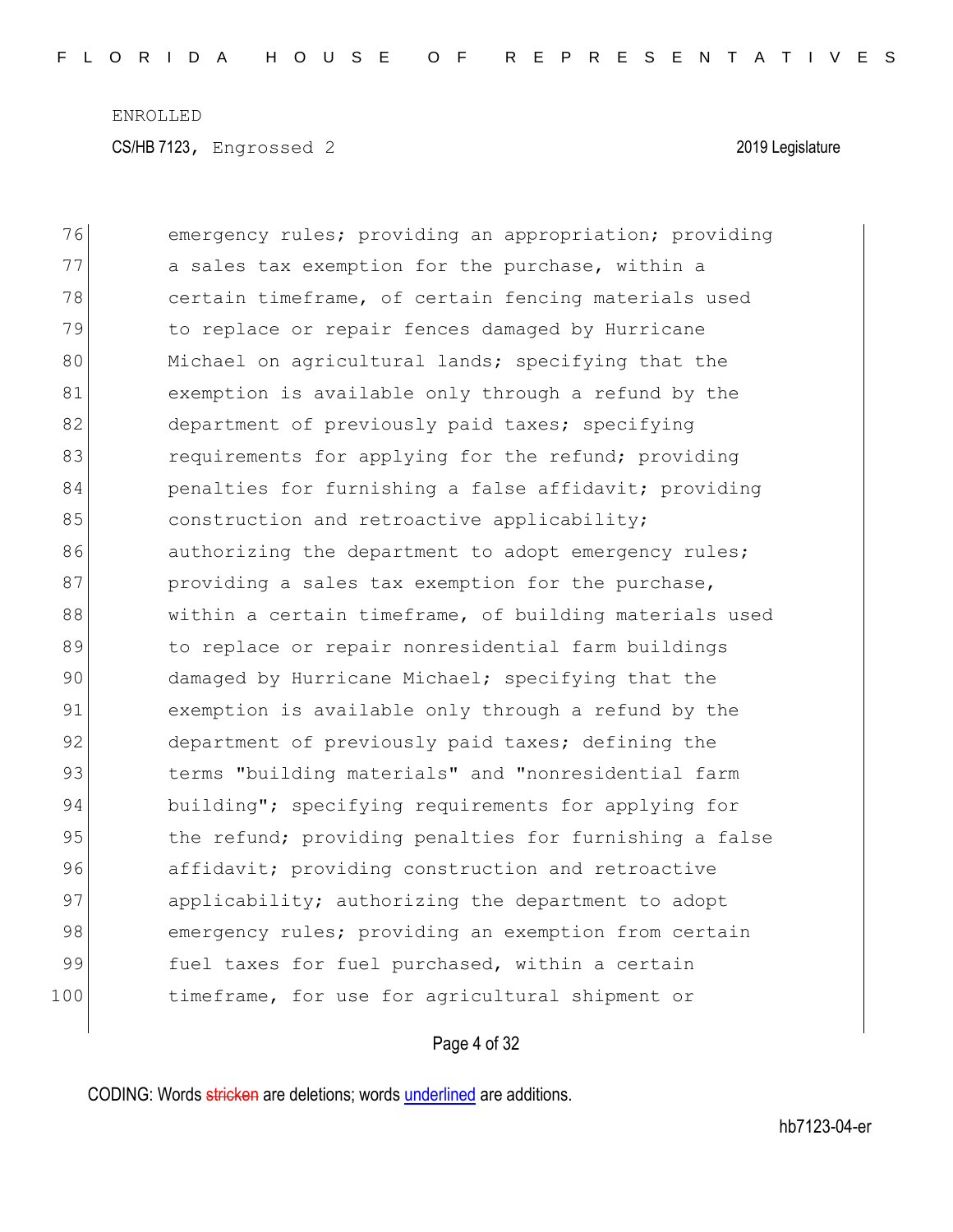| 101 | hurricane debris removal after Hurricane Michael;               |
|-----|-----------------------------------------------------------------|
| 102 | specifying that the exemption is available only                 |
| 103 | through a refund by the department; defining terms;             |
| 104 | specifying requirements for applying for the refund;            |
| 105 | providing penalties for furnishing a false affidavit;           |
| 106 | providing applicability and construction; providing             |
| 107 | for retroactive operation; authorizing the department           |
| 108 | to adopt emergency rules; providing an appropriation;           |
| 109 | providing effective dates.                                      |
| 110 |                                                                 |
| 111 | Be It Enacted by the Legislature of the State of Florida:       |
| 112 |                                                                 |
| 113 | Section 1. Effective January 1, 2020, subsection (6) of         |
| 114 | section 28.241, Florida Statutes, is amended to read:           |
| 115 | 28.241 Filing fees for trial and appellate proceedings.-        |
| 116 | From each attorney appearing pro hac vice, the clerk<br>(6)     |
| 117 | of the circuit court shall collect a fee of \$100. Of the fee,  |
| 118 | The clerk must remit the fee \$50 to the Department of Revenue  |
| 119 | for deposit into the General Revenue Fund and \$50 to the       |
| 120 | Department of Revenue for deposit into the State Courts Revenue |
| 121 | Trust Fund.                                                     |
| 122 | Section 2. Section 193.4517, Florida Statutes, is created       |
| 123 | to read:                                                        |
| 124 | 193.4517 Assessment of agricultural equipment rendered          |
| 125 | unable to be used due to Hurricane Michael.-                    |
|     |                                                                 |

Page 5 of 32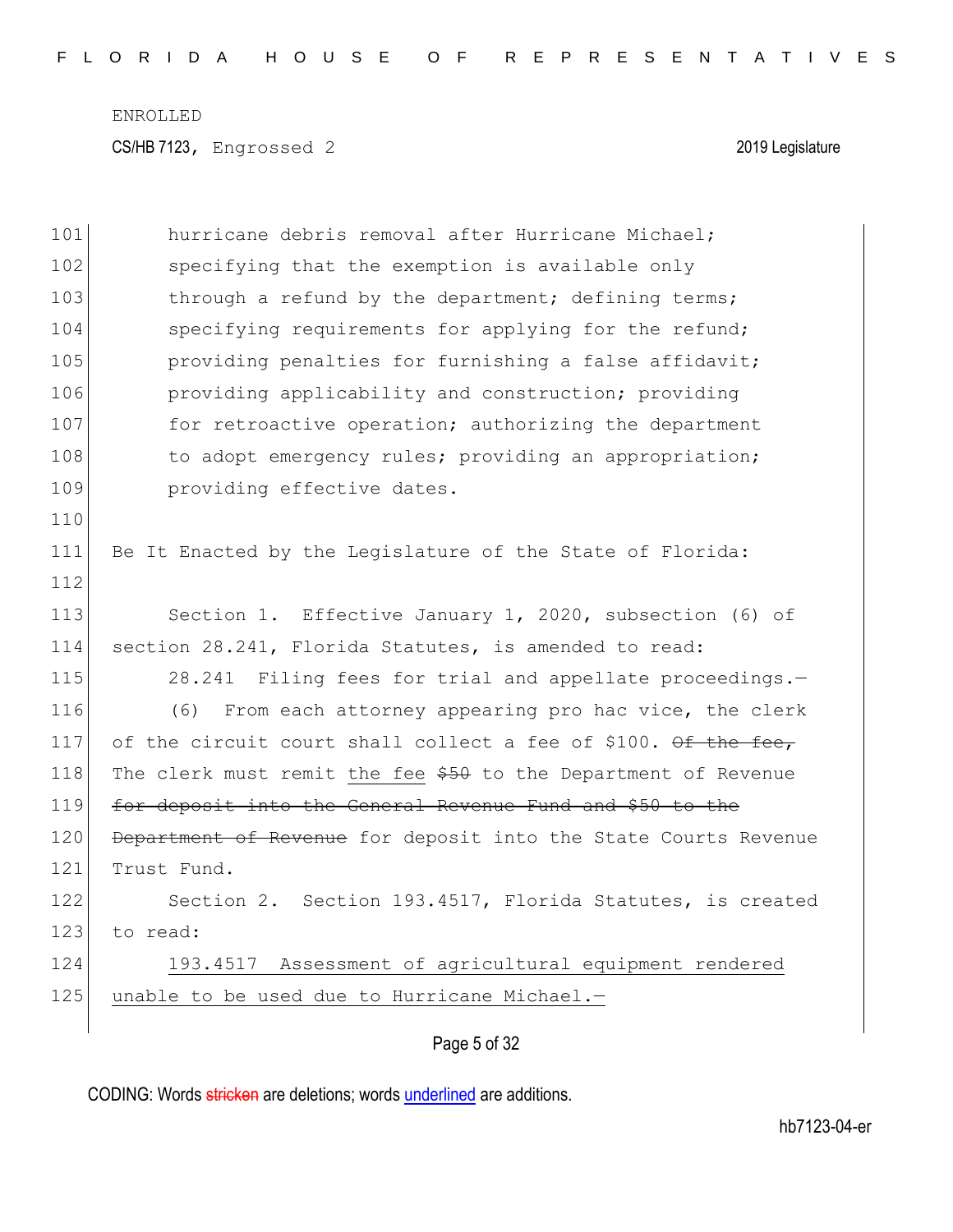CS/HB 7123, Engrossed 2 2019 Legislature

| 126 | As used in this section, the term:<br>(1)                       |
|-----|-----------------------------------------------------------------|
| 127 | "Farm" has the same meaning as provided in s.<br>(a)            |
| 128 | $823.14(3)(a)$ .                                                |
| 129 | "Farm operation" has the same meaning as provided in<br>(b)     |
| 130 | s. 823.14(3)(b).                                                |
| 131 | "Unable to be used" means the tangible personal<br>(C)          |
| 132 | property was damaged, or the farm, farm operation, or           |
| 133 | agricultural processing facility was affected to such a degree  |
| 134 | that the tangible personal property could not be used for its   |
| 135 | intended purpose.                                               |
| 136 | For purposes of ad valorem taxation and applying to<br>(2)      |
| 137 | the 2019 tax roll only, tangible personal property owned and    |
| 138 | operated by a farm, farm operation, or agriculture processing   |
| 139 | facility located in Okaloosa, Walton, Holmes, Washington, Bay,  |
| 140 | Jackson, Calhoun, Gulf, Gadsden, Liberty, Franklin, Leon, or    |
| 141 | Wakulla County is deemed to have a market value no greater than |
| 142 | its value for salvage if the tangible personal property was     |
| 143 | unable to be used for at least 60 days due to the effects of    |
| 144 | Hurricane Michael.                                              |
| 145 | (3) The deadline for an applicant to file an application        |
| 146 | with the property appraiser for assessment pursuant to this     |
| 147 | section is August 1, 2019.                                      |
| 148 | (4) If the property appraiser denies an application, the        |
| 149 | applicant may file, pursuant to s. 194.011(3), a petition with  |
| 150 | the value adjustment board which requests that the tangible     |
|     |                                                                 |

# Page 6 of 32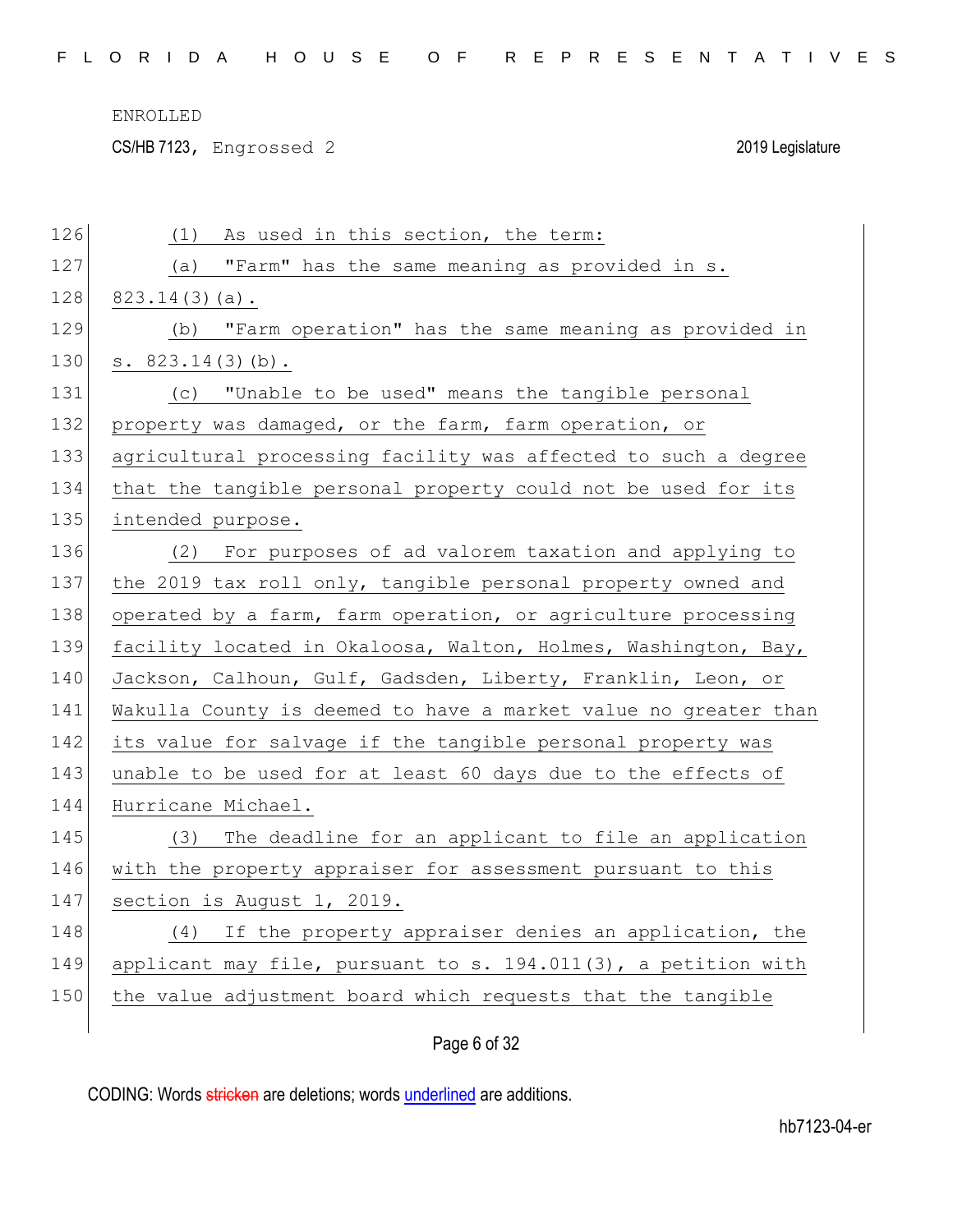CS/HB 7123, Engrossed 2 2019 Legislature

| 151 | personal property be assessed pursuant to this section. Such     |
|-----|------------------------------------------------------------------|
| 152 | petition must be filed on or before the 25th day after the       |
| 153 | mailing by the property appraiser during the 2019 calendar year  |
| 154 | of the notice required under s. 194.011(1).                      |
| 155 | This section applies retroactively to January 1, 2019.<br>(5)    |
| 156 | Section 3. Paragraph (g) is added to subsection (2) of           |
| 157 | section 195.096, Florida Statutes, to read:                      |
| 158 | 195.096 Review of assessment rolls.-                             |
| 159 | (2)<br>The department shall conduct, no less frequently than     |
| 160 | once every 2 years, an in-depth review of the assessment rolls   |
| 161 | of each county. The department need not individually study every |
| 162 | use-class of property set forth in s. 195.073, but shall at a    |
| 163 | minimum study the level of assessment in relation to just value  |
| 164 | of each classification specified in subsection (3). Such in-     |
| 165 | depth review may include proceedings of the value adjustment     |
| 166 | board and the audit or review of procedures used by the counties |
| 167 | to appraise property.                                            |
| 168 | Notwithstanding any other provision of this chapter,<br>(q)      |
| 169 | in one or more assessment years following a natural disaster in  |
| 170 | counties for which a state of emergency was declared by          |
| 171 | executive order or proclamation of the Governor pursuant to      |
| 172 | chapter 252, if the department determines that the natural       |
| 173 | disaster creates difficulties in its statistical and analytical  |
| 174 | reviews of the assessment rolls in affected counties, the        |
| 175 | department shall take all practicable steps to maximize the      |
|     |                                                                  |

Page 7 of 32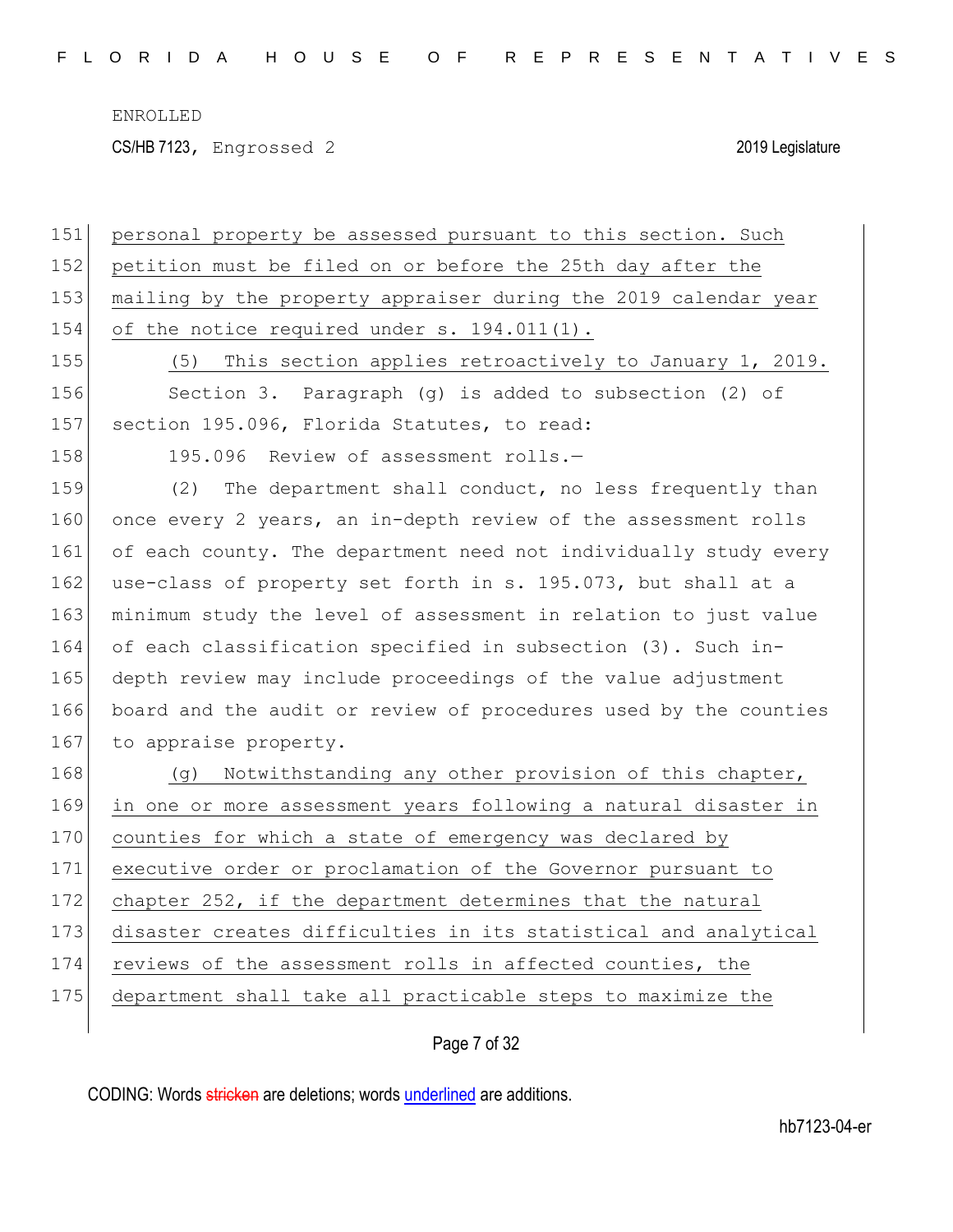CS/HB 7123, Engrossed 2 2019 Legislature

| 176 | representativeness and reliability of its statistical and        |
|-----|------------------------------------------------------------------|
| 177 | analytical reviews and may use the best information available to |
| 178 | estimate the levels of assessment. This paragraph first applies  |
| 179 | to the 2019 assessment roll and operates retroactively to        |
| 180 | January 1, 2019.                                                 |
| 181 | Section 4. Effective July 1, 2019, paragraph (b) of              |
| 182 | subsection (7) of section 201.02, Florida Statutes, is amended   |
| 183 | to read:                                                         |
| 184 | 201.02 Tax on deeds and other instruments relating to real       |
| 185 | property or interests in real property.-                         |
| 186 | Taxes imposed by this section do not apply to:<br>(7)            |
| 187 | A deed or other instrument that transfers or conveys<br>(b)      |
| 188 | homestead property or any interest in homestead property between |
| 189 | spouses, if the only consideration for the transfer or           |
| 190 | conveyance is the amount of a mortgage or other lien encumbering |
| 191 | the homestead property at the time of the transfer or conveyance |
| 192 | and if the deed or other instrument is recorded within 1 year    |
| 193 | after the date of the marriage. This paragraph applies to        |
| 194 | transfers or conveyances from one spouse to another, from one    |
| 195 | spouse to both spouses, or from both spouses to one spouse. For  |
| 196 | the purpose of this paragraph, the term "homestead property" has |
| 197 | the same meaning as the term "homestead" as defined in s.        |
| 198 | 192.001.                                                         |
| 199 | Section 5. Effective January 1, 2020, paragraphs (c) and         |
| 200 | (d) of subsection (1) of section 212.031, Florida Statutes, are  |
|     | Page 8 of 32                                                     |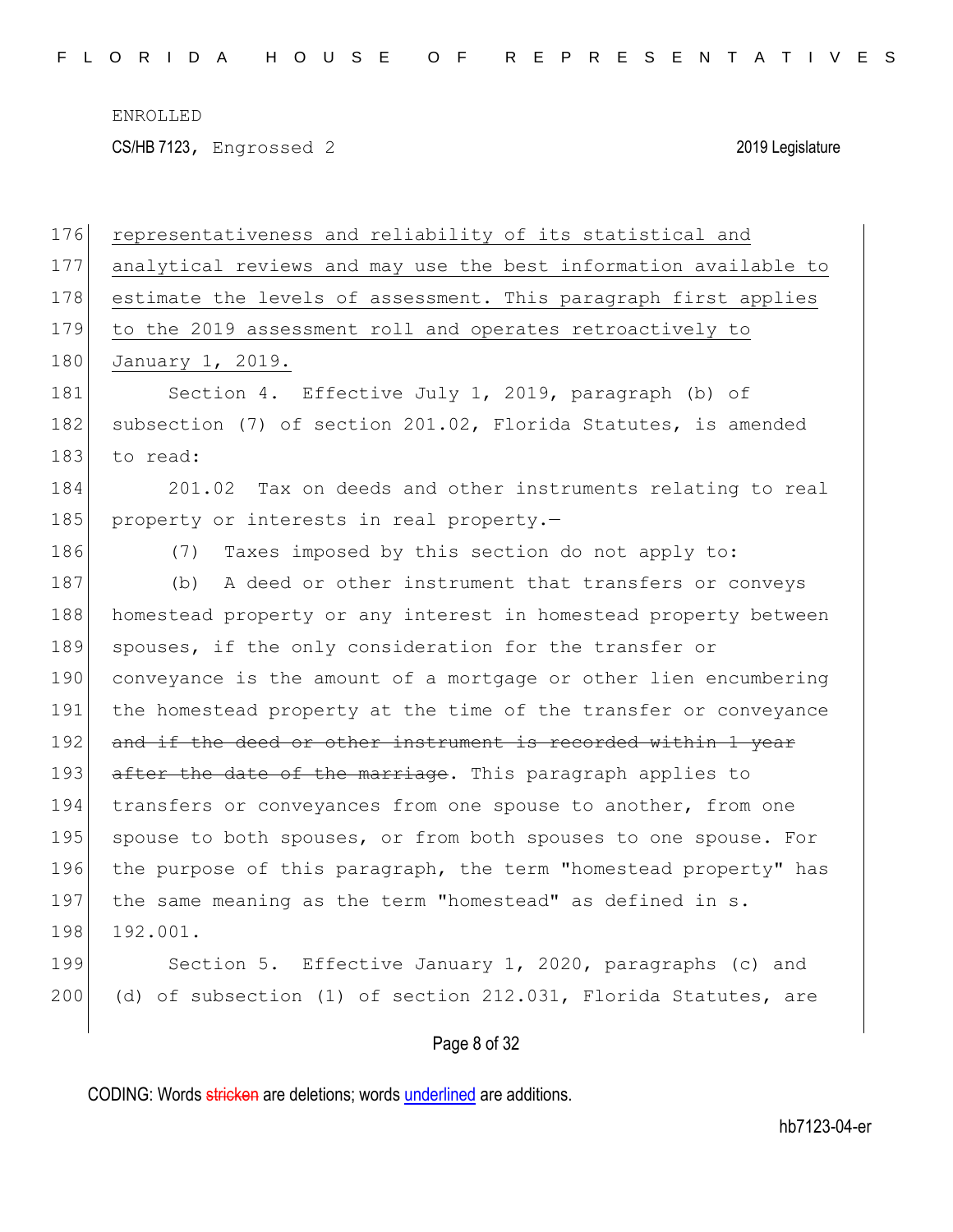CS/HB 7123, Engrossed 2 2019 Legislature

201 amended to read:

202 212.031 Tax on rental or license fee for use of real 203 property.-

204 (1)

205 (c) For the exercise of such privilege, a tax is levied at 206 the rate of 5.5  $5.7$  percent of and on the total rent or license 207 fee charged for such real property by the person charging or 208 collecting the rental or license fee. The total rent or license 209 fee charged for such real property shall include payments for 210 the granting of a privilege to use or occupy real property for 211 any purpose and shall include base rent, percentage rents, or 212 similar charges. Such charges shall be included in the total 213 rent or license fee subject to tax under this section whether or 214 not they can be attributed to the ability of the lessor's or 215 licensor's property as used or operated to attract customers. 216 Payments for intrinsically valuable personal property such as 217 franchises, trademarks, service marks, logos, or patents are not 218 subject to tax under this section. In the case of a contractual 219 arrangement that provides for both payments taxable as total  $220$  rent or license fee and payments not subject to tax, the tax 221 shall be based on a reasonable allocation of such payments and 222 shall not apply to that portion which is for the nontaxable 223 payments.

224 (d) If When the rental or license fee of any such real 225 property is paid by way of property, goods, wares, merchandise,

#### Page 9 of 32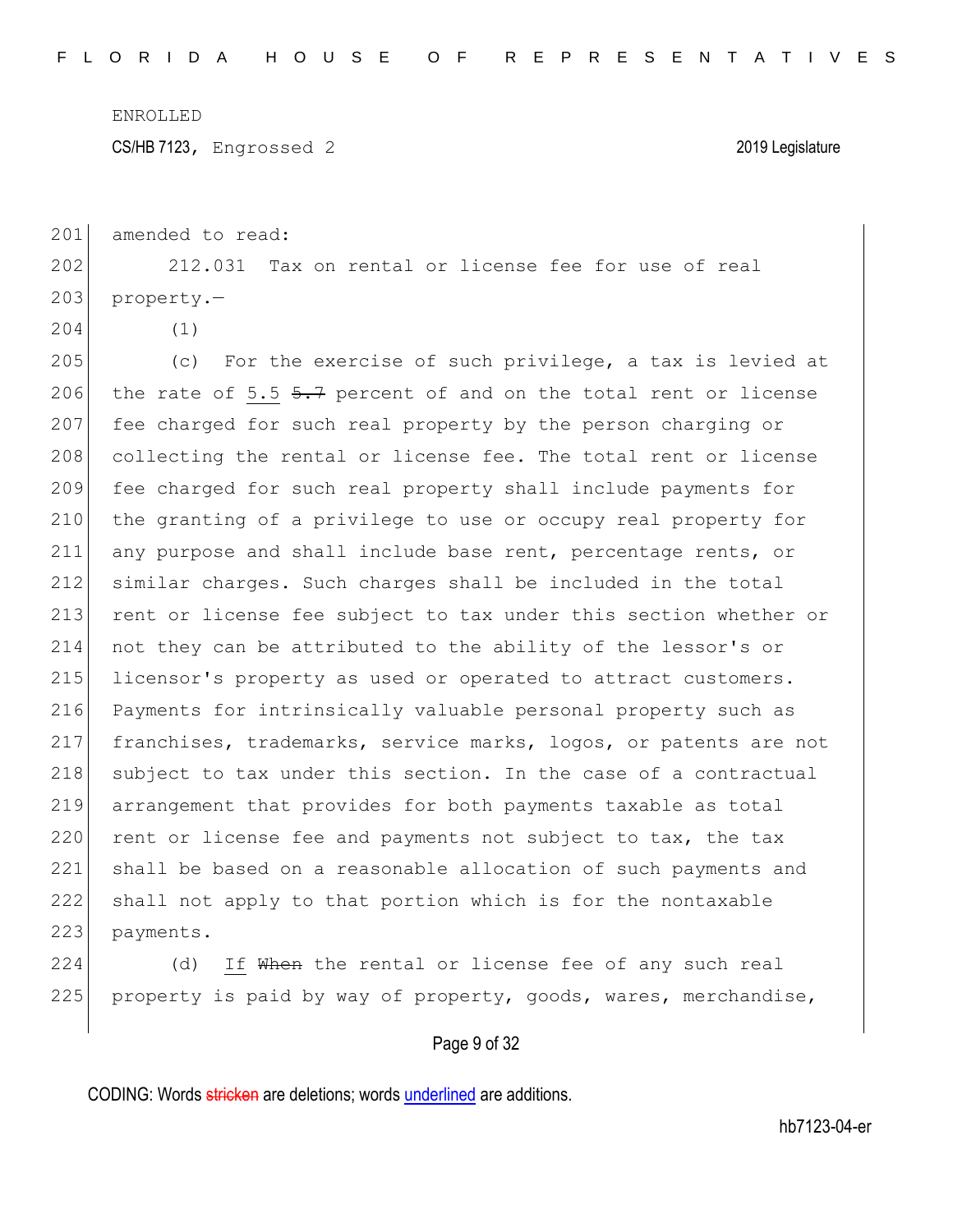226 services, or other thing of value, the tax shall be at the rate 227 of 5.5  $5.7$  percent of the value of the property, goods, wares, 228 merchandise, services, or other thing of value.

229 Section 6. Effective July 1, 2019, paragraph (p) of 230 subsection (7) of section 212.08, Florida Statutes, is amended 231 to read:

232 212.08 Sales, rental, use, consumption, distribution, and 233 storage tax; specified exemptions.—The sale at retail, the 234 rental, the use, the consumption, the distribution, and the 235 storage to be used or consumed in this state of the following 236 are hereby specifically exempt from the tax imposed by this 237 chapter.

238 (7) MISCELLANEOUS EXEMPTIONS.—Exemptions provided to any 239 entity by this chapter do not inure to any transaction that is 240 otherwise taxable under this chapter when payment is made by a 241 representative or employee of the entity by any means, 242 including, but not limited to, cash, check, or credit card, even 243 when that representative or employee is subsequently reimbursed 244 by the entity. In addition, exemptions provided to any entity by 245 this subsection do not inure to any transaction that is 246 otherwise taxable under this chapter unless the entity has 247 obtained a sales tax exemption certificate from the department 248 or the entity obtains or provides other documentation as 249 required by the department. Eligible purchases or leases made 250 with such a certificate must be in strict compliance with this

#### Page 10 of 32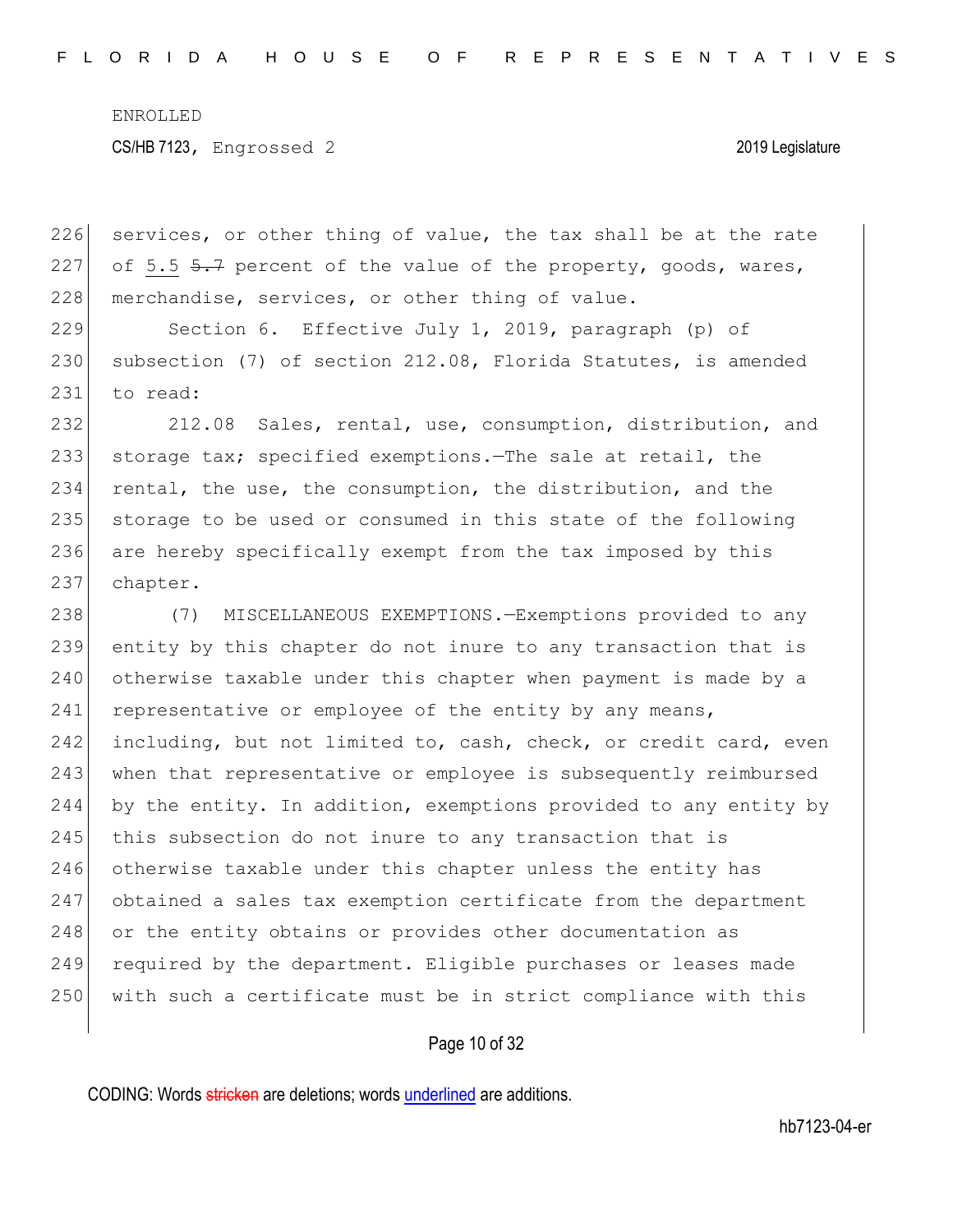CS/HB 7123, Engrossed 2 2019 Legislature

251 subsection and departmental rules, and any person who makes an 252 exempt purchase with a certificate that is not in strict 253 compliance with this subsection and the rules is liable for and 254 shall pay the tax. The department may adopt rules to administer 255 this subsection.

256 (p) *Section 501(c)(3) organizations.*—

257 1. Also Exempt from the tax imposed by this chapter are 258 sales or leases to organizations determined by the Internal 259 Revenue Service to be currently exempt from federal income tax 260 pursuant to s. 501(c)(3) of the Internal Revenue Code of 1986, 261 as amended, if such leases or purchases are used in carrying on 262 their customary nonprofit activities, unless such organizations 263 are subject to a final disqualification order issued by the 264 Department of Agriculture and Consumer Services pursuant to s. 265 496.430.

266 2. Exempt from the tax imposed by this chapter is tangible 267 personal property purchased for resale by a dealer and 268 subsequently donated to an organization determined by the 269 Internal Revenue Service to be currently exempt from federal 270 income tax pursuant to s.  $501(c)$  (3) of the Internal Revenue Code 271 of 1986, as amended, unless such organization is subject to a 272 final disqualification order issued by the Department of 273 Agriculture and Consumer Services pursuant to s. 496.430. For 274 the purpose of this paragraph, the term "donate" means any 275 transfer of title or possession of tangible personal property to

Page 11 of 32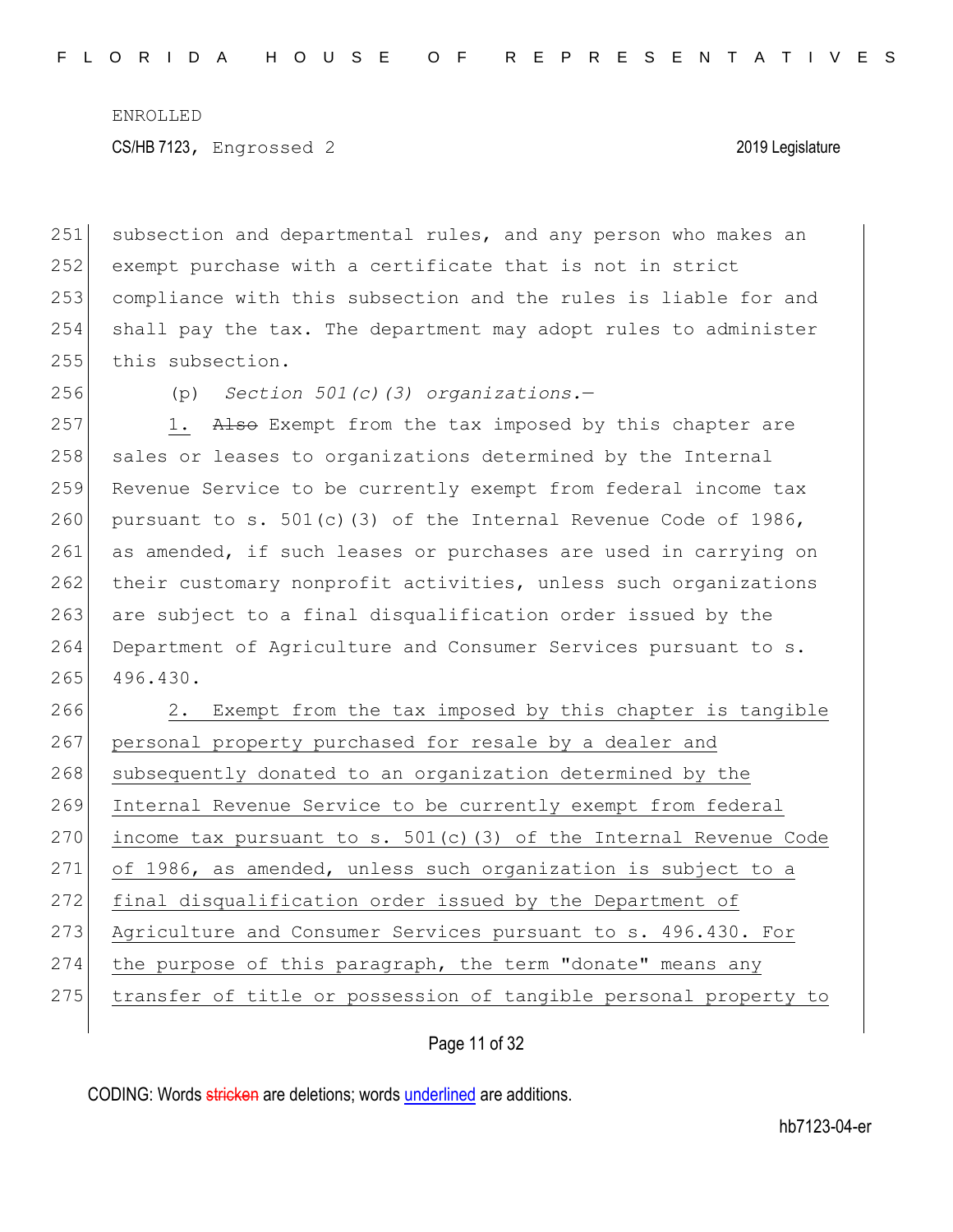CS/HB 7123, Engrossed 2 2019 Legislature

| 276 | a Section 501(c)(3) organization for no consideration.           |
|-----|------------------------------------------------------------------|
| 277 | Section 7. Subsection (1) of section 218.131, Florida            |
| 278 | Statutes, is amended to read:                                    |
| 279 | Offset for tax loss associated with reductions in<br>218.131     |
| 280 | value of certain residences due to specified hurricanes.-        |
| 281 | In the 2019-2020 fiscal year, the Legislature shall<br>(1)       |
| 282 | appropriate moneys to offset the reductions in ad valorem tax    |
| 283 | revenue experienced by Monroe County and by fiscally constrained |
| 284 | counties, as defined in s. $218.67(1)$ , and all taxing          |
| 285 | jurisdictions within such counties, which occur as a direct      |
| 286 | result of the implementation of s. 197.318. The moneys           |
| 287 | appropriated for this purpose shall be distributed in June       |
| 288 | January 2020 among the affected taxing jurisdictions based on    |
| 289 | each jurisdiction's reduction in ad valorem tax revenue          |
| 290 | resulting from the implementation of s. 197.318.                 |
| 291 | Section 8. Effective January 1, 2020, subsection (9) of          |
| 292 | section 318.14, Florida Statutes, is amended to read:            |
| 293 | 318.14 Noncriminal traffic infractions; exception;               |
| 294 | procedures.-                                                     |
| 295 | Any person who does not hold a commercial driver<br>(9)          |
| 296 | license or commercial learner's permit and who is cited while    |
| 297 | driving a noncommercial motor vehicle for an infraction under    |
| 298 | this section other than a violation of s. $316.183(2)$ , s.      |
| 299 | 316.187, or s. 316.189 when the driver exceeds the posted limit  |
| 300 | by 30 miles per hour or more, s. 320.0605, s. 320.07(3) (a) or   |
|     |                                                                  |

Page 12 of 32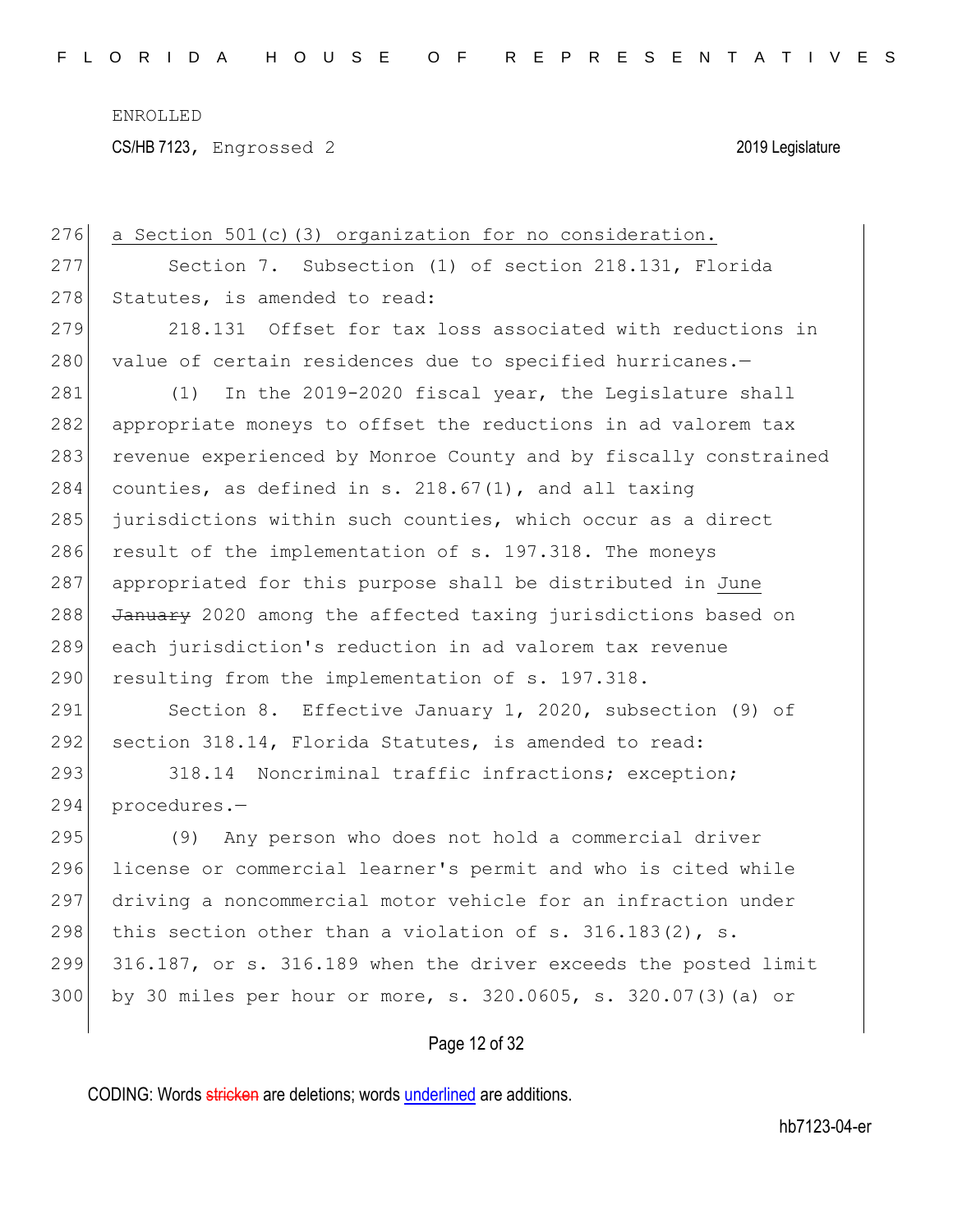(b), s. 322.065, s. 322.15(1), s. 322.61, or s. 322.62 may, in lieu of a court appearance, elect to attend in the location of his or her choice within this state a basic driver improvement course approved by the Department of Highway Safety and Motor Vehicles. In such a case, adjudication must be withheld, any civil penalty that is imposed by s. 318.18(3) must be reduced by 18  $9$  percent, and points, as provided by s. 322.27, may not be 308 assessed. However, a person may not make an election under this subsection if the person has made an election under this subsection in the preceding 12 months. A person may not make more than five elections within his or her lifetime under this subsection. The requirement for community service under s.  $|$  318.18(8) is not waived by a plea of nolo contendere or by the 314 withholding of adjudication of quilt by a court.  $\pm f$  a person makes an election to attend a basic driver improvement course 316 under this subsection, 9 percent of the civil penalty imposed under s. 318.18(3) shall be deposited in the State Courts 318 Revenue Trust Fund; however, that portion is not revenue for purposes of s. 28.36 and may not be used in establishing the 320 budget of the clerk of the court under that section or s. 28.35. Section 9. Effective January 1, 2020, paragraph (b) of subsection (1) of section 318.15, Florida Statutes, is amended 323 to read: 324 318.15 Failure to comply with civil penalty or to appear; penalty.-

#### Page 13 of 32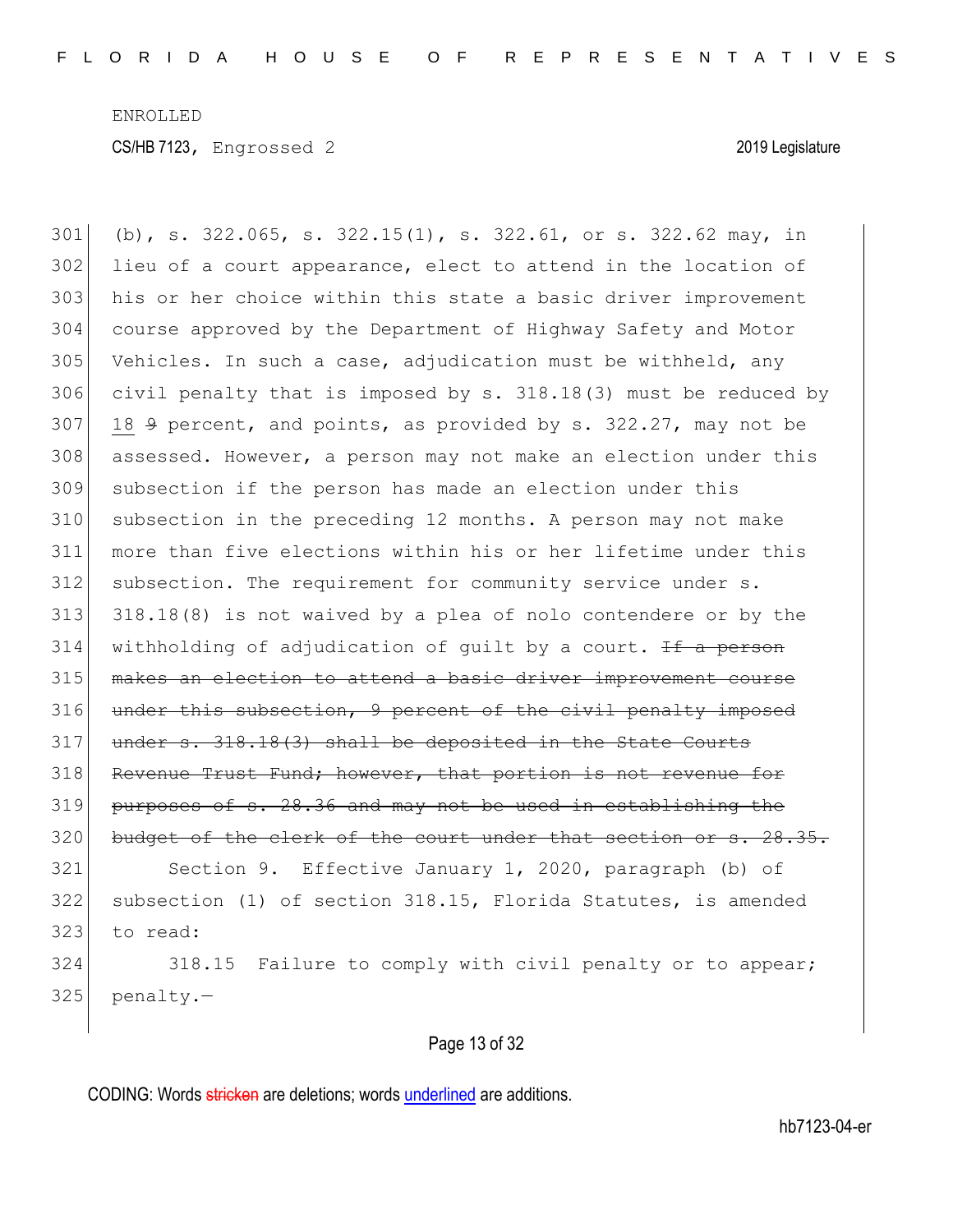CS/HB 7123, Engrossed 2 2019 Legislature

(1)

 (b) However, a person who elects to attend driver improvement school and has paid the civil penalty as provided in s. 318.14(9) but who subsequently fails to attend the driver improvement school within the time specified by the court is deemed to have admitted the infraction and shall be adjudicated 332 quilty. If the person received an -percent  $a^2$ -percent 333 reduction pursuant to s.  $318.14(9)$ , the person must pay the clerk of the court that amount and a processing fee of up to \$18, after which additional penalties, court costs, or surcharges may not be imposed for the violation. In all other such cases, the person must pay the clerk a processing fee of up 338 to \$18, after which additional penalties, court costs, or surcharges may not be imposed for the violation. The clerk of the court shall notify the department of the person's failure to attend driver improvement school and points shall be assessed 342 pursuant to s. 322.27.

 Section 10. Subsection (1) of section 624.51055, Florida Statutes, is amended to read:

 624.51055 Credit for contributions to eligible nonprofit 346 scholarship-funding organizations.-

 (1) There is allowed a credit of 100 percent of an eligible contribution made to an eligible nonprofit scholarship- funding organization under s. 1002.395 against any tax due for a taxable year under s. 624.509(1) after deducting from such tax

#### Page 14 of 32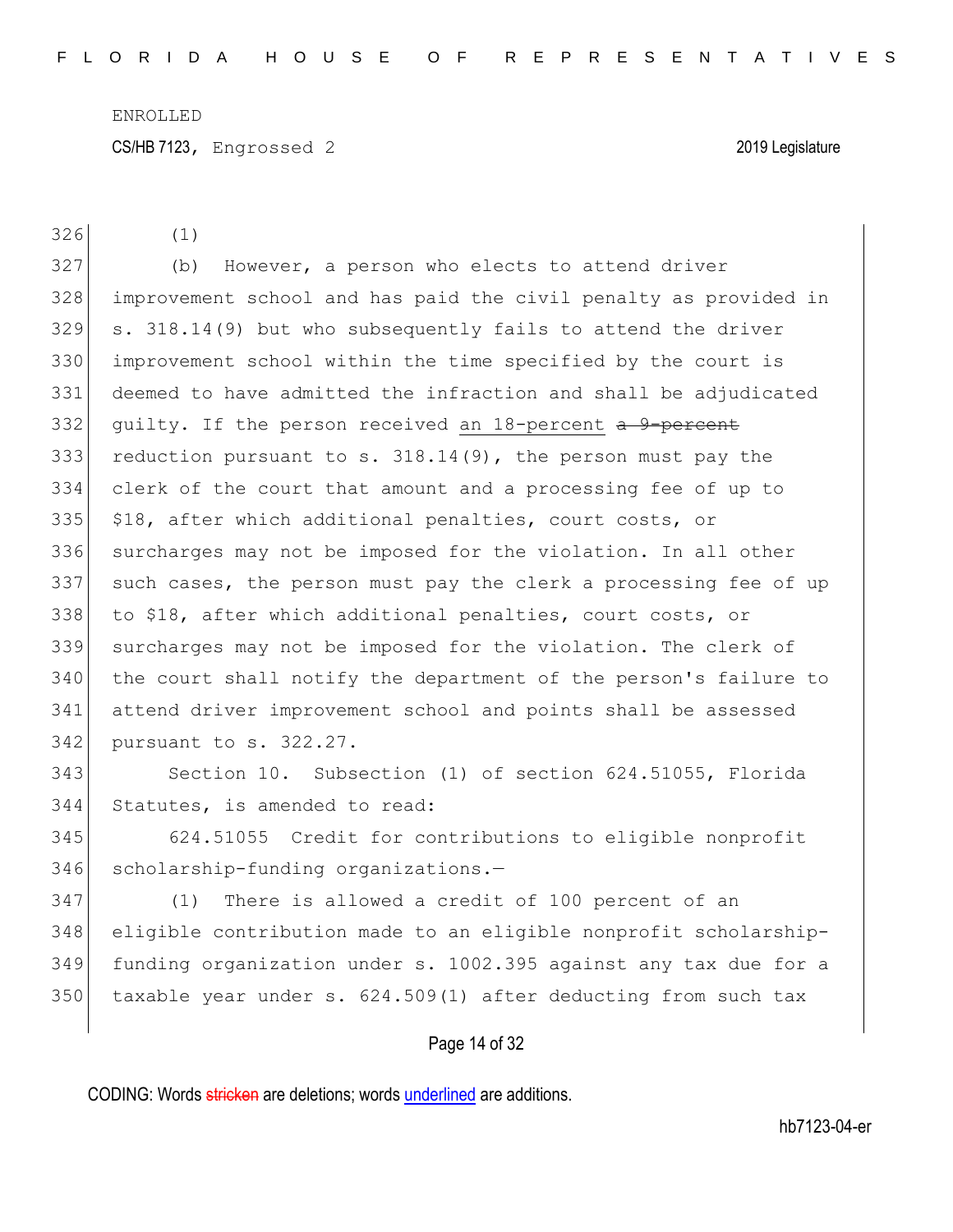| 351 | deductions for assessments made pursuant to s. 440.51; credits   |
|-----|------------------------------------------------------------------|
| 352 | for taxes paid under ss. 175.101 and 185.08; credits for income  |
| 353 | taxes paid under chapter 220; and the credit allowed under s.    |
| 354 | $624.509(5)$ , as such credit is limited by s. $624.509(6)$ . An |
| 355 | eligible contribution must be made to an eligible nonprofit      |
| 356 | scholarship-funding organization on or before the date the       |
| 357 | taxpayer is required to file a return pursuant to ss. 624.509    |
| 358 | and 624.5092. An insurer claiming a credit against premium tax   |
| 359 | liability under this section shall not be required to pay any    |
| 360 | additional retaliatory tax levied pursuant to s. 624.5091 as a   |
| 361 | result of claiming such credit. Section 624.5091 does not limit  |
| 362 | such credit in any manner.                                       |
| 363 | Section 11. The amendment made by this act to s.                 |
| 364 | 624.51055, Florida Statutes, first applies to insurance premium  |
| 365 | taxable years beginning on or after January 1, 2019.             |
| 366 | Section 12. Effective January 1, 2020, subsection (3) of         |
| 367 | section 741.01, Florida Statutes, is amended to read:            |
| 368 | 741.01 County court judge or clerk of the circuit court to       |
| 369 | issue marriage license; fee.-                                    |
| 370 | (3) An additional fee of \$25 shall be paid to the clerk         |
| 371 | upon receipt of the application for issuance of a marriage       |
| 372 | license. Each month, the clerk shall remit \$12.50 of the fee to |
| 373 | the Department of Revenue for deposit in the General Revenue     |
| 374 | Fund and \$12.50 of the fee to the Department of Revenue for     |
| 375 | deposit into the State Courts Revenue Trust Fund.                |
|     |                                                                  |

Page 15 of 32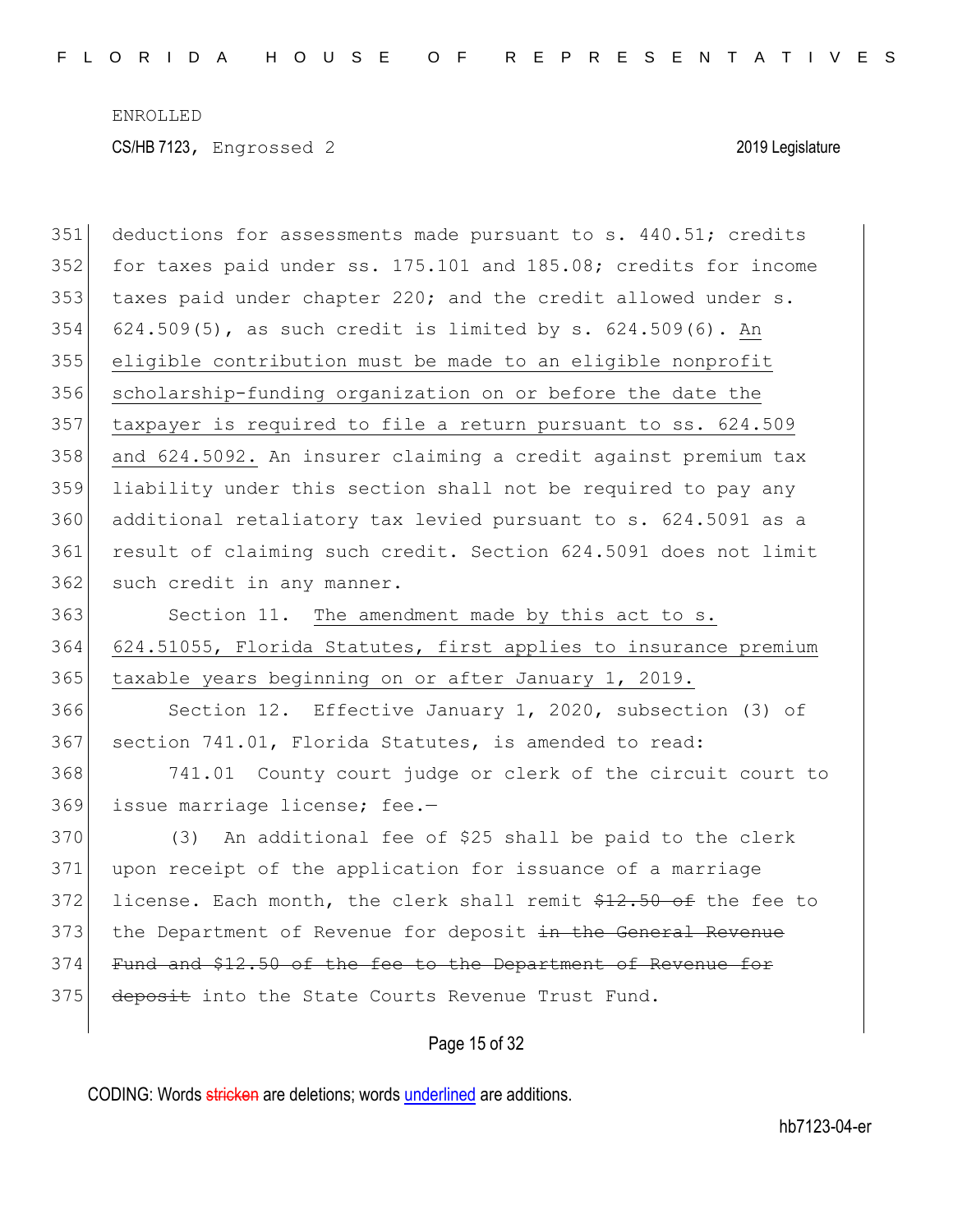CS/HB 7123, Engrossed 2 2019 Legislature

| 376 | Section 13. Paragraphs (b) and (g) of subsection (5) of          |
|-----|------------------------------------------------------------------|
| 377 | section 1002.395, Florida Statutes, are amended to read:         |
| 378 | 1002.395 Florida Tax Credit Scholarship Program.-                |
| 379 | (5)<br>SCHOLARSHIP FUNDING TAX CREDITS; LIMITATIONS.-            |
| 380 | A taxpayer may submit an application to the department<br>(b)    |
| 381 | for a tax credit or credits under one or more of s. 211.0251, s. |
| 382 | 212.1831, s. 220.1875, s. 561.1211, or s. 624.51055.             |
| 383 | The taxpayer shall specify in the application each tax<br>1.     |
| 384 | for which the taxpayer requests a credit and the applicable      |
| 385 | taxable year for a credit under s. 220.1875 or s. 624.51055 or   |
| 386 | the applicable state fiscal year for a credit under s. 211.0251, |
| 387 | s. 212.1831, or s. 561.1211. For purposes of s. 220.1875, a      |
| 388 | taxpayer may apply for a credit to be used for a prior taxable   |
| 389 | year before the date the taxpayer is required to file a return   |
| 390 | for that year pursuant to s. 220.222. For purposes of s.         |
| 391 | 624.51055, a taxpayer may apply for a credit to be used for a    |
| 392 | prior taxable year before the date the taxpayer is required to   |
| 393 | file a return for that prior taxable year pursuant to ss.        |
| 394 | 624.509 and 624.5092. The department shall approve tax credits   |
| 395 | on a first-come, first-served basis and must obtain the          |
| 396 | division's approval before approving a tax credit under s.       |
| 397 | 561.1211.                                                        |
| 398 | Within 10 days after approving or denying an<br>2.               |
| 399 | application, the department shall provide a copy of its approval |
| 400 | or denial letter to the eligible nonprofit scholarship-funding   |
|     |                                                                  |

# Page 16 of 32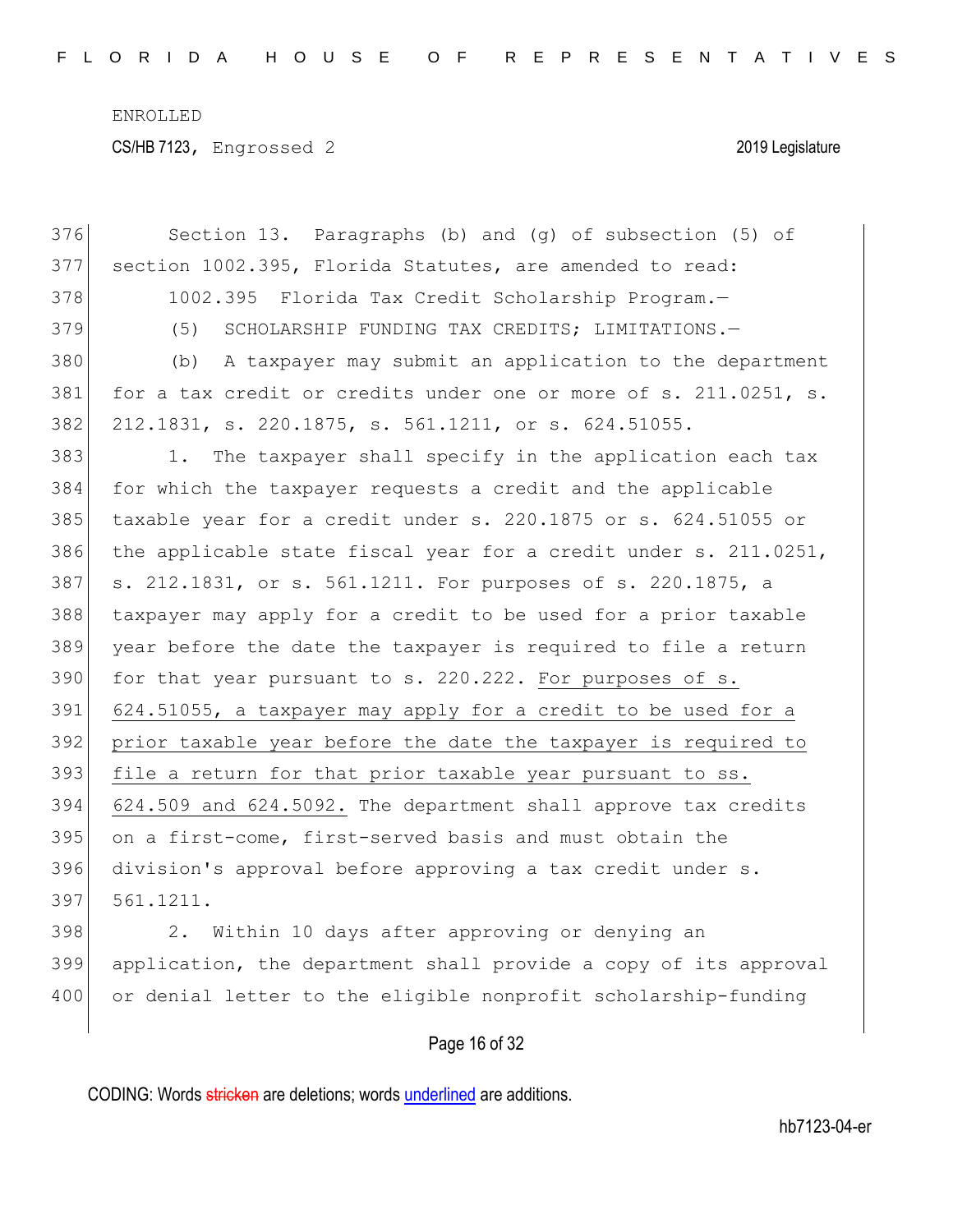401 organization specified by the taxpayer in the application. 402 (g) For purposes of calculating the underpayment of 403 estimated corporate income taxes pursuant to s. 220.34 and tax 404 installment payments for taxes on insurance premiums or 405 assessments under s.  $624.5092$ , the final amount due is the  $406$  amount after credits earned under s. 220.1875 or s. 624.51055 407 for contributions to eligible nonprofit scholarship-funding 408 organizations are deducted. 409 1. For purposes of determining if a penalty or interest 410 shall be imposed for underpayment of estimated corporate income 411 tax pursuant to s. 220.34(2)(d)1., a taxpayer may, after earning 412 a credit under s. 220.1875, reduce any estimated payment in that 413 taxable year by the amount of the credit. This subparagraph 414 applies to contributions made on or after July 1, 2014. 415 2. For purposes of determining if a penalty under s. 416 624.5092 shall be imposed, an insurer  $\frac{m}{4}$ , after earning a 417 credit under s.  $624.51055$  for a taxable year, may reduce any  $\pm$ he 418 following installment payment for such taxable year of 27 419 percent of the amount of the net tax due as reported on the 420 return for the preceding year under s. 624.5092(2)(b) by the 421 amount of the credit. This subparagraph applies to contributions 422 made on or after July 1, 2014. 423 Section 14. The amendment made by this act to s. 1002.395, 424 Florida Statutes, first applies to insurance premium taxable 425 years beginning on or after January 1, 2019.

Page 17 of 32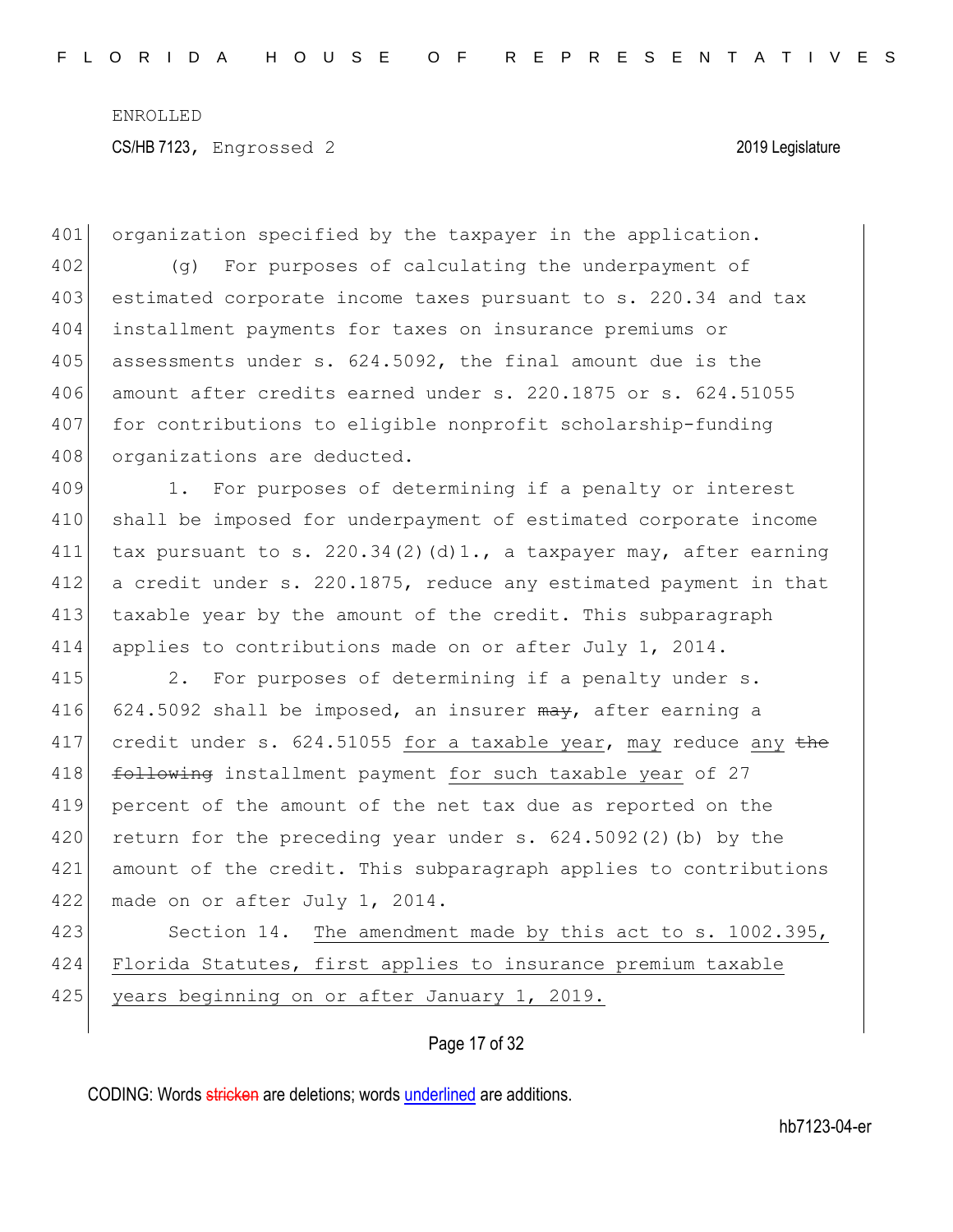CS/HB 7123, Engrossed 2 2019 Legislature

Page 18 of 32 426 Section 15. Paragraph (a) of subsection (6) of section 427 337.401, Florida Statutes, is amended to read: 428 337.401 Use of right-of-way for utilities subject to 429 regulation; permit; fees.-430 (6)(a) As used in this subsection, the following 431 definitions apply: 432 1.a. A "pass-through provider" is any person who places or 433 maintains a communications facility in the roads or rights-of-434 way of a municipality or county that levies a tax pursuant to 435 chapter 202 and who does not remit taxes imposed by that 436 municipality or county pursuant to chapter 202. 437 b. Notwithstanding sub-subparagraph a., a person who does 438 | not remit taxes imposed by a municipality or county pursuant to 439 chapter 202, but pursuant to s. 202.16(2) sells communications 440 services for resale to a person who sells such services at 441 retail or who integrates such services into communications 442 services sold at retail in that municipality or county and who 443 remits taxes imposed by that municipality or county pursuant to 444 chapter 202, is not a pass-through provider. 445 2. A "communications facility" is a facility that may be 446 used to provide communications services. Multiple cables, 447 conduits, strands, or fibers located within the same conduit 448 shall be considered one communications facility for purposes of 449 this subsection. 450 Section 16. Subsection (9) of section 1011.71, Florida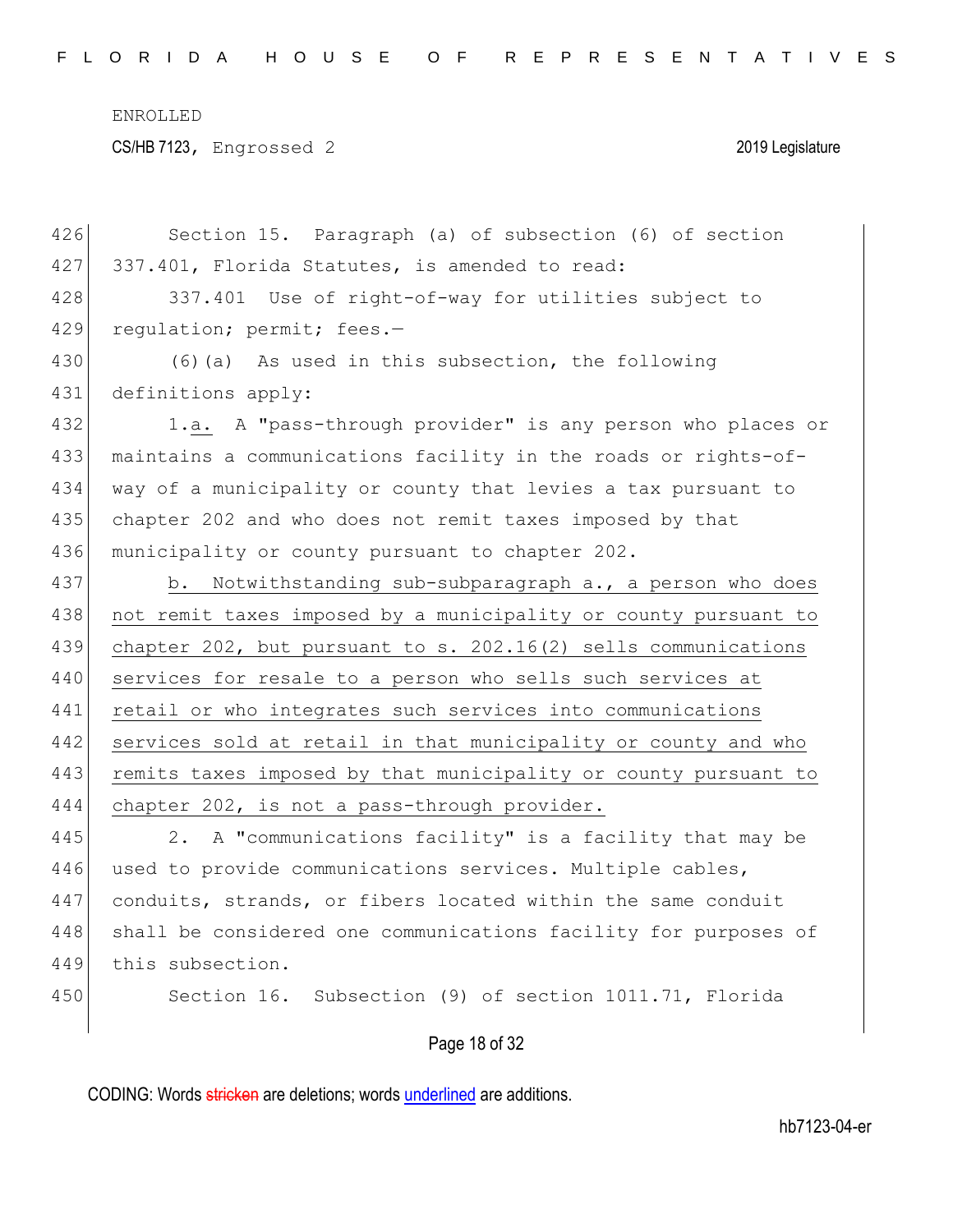451 Statutes, is amended to read:

452 1011.71 District school tax.—

453 (9) In addition to the maximum millage levied under this 454 section and the General Appropriations Act, a school district 455 may levy, by local referendum or in a general election, 456 additional millage for school operational purposes up to an 457 amount that, when combined with nonvoted millage levied under 458 this section, does not exceed the 10-mill limit established in 459 s. 9(b), Art. VII of the State Constitution. Any such levy shall 460 be for a maximum of 4 years and shall be counted as part of the 461 10-mill limit established in s. 9(b), Art. VII of the State 462 Constitution. For the purpose of distributing taxes collected 463 pursuant to this subsection, the term "school operational 464 purposes" includes charter schools sponsored by a school 465 district. Millage elections conducted under the authority 466 granted pursuant to this section are subject to s. 1011.73. 467 Funds generated by such additional millage do not become a part 468 of the calculation of the Florida Education Finance Program 469 total potential funds in 2001-2002 or any subsequent year and 470 must not be incorporated in the calculation of any hold-harmless 471 or other component of the Florida Education Finance Program 472 formula in any year. If an increase in required local effort, 473 when added to existing millage levied under the 10-mill limit, 474 would result in a combined millage in excess of the 10-mill 475 limit, any millage levied pursuant to this subsection shall be

Page 19 of 32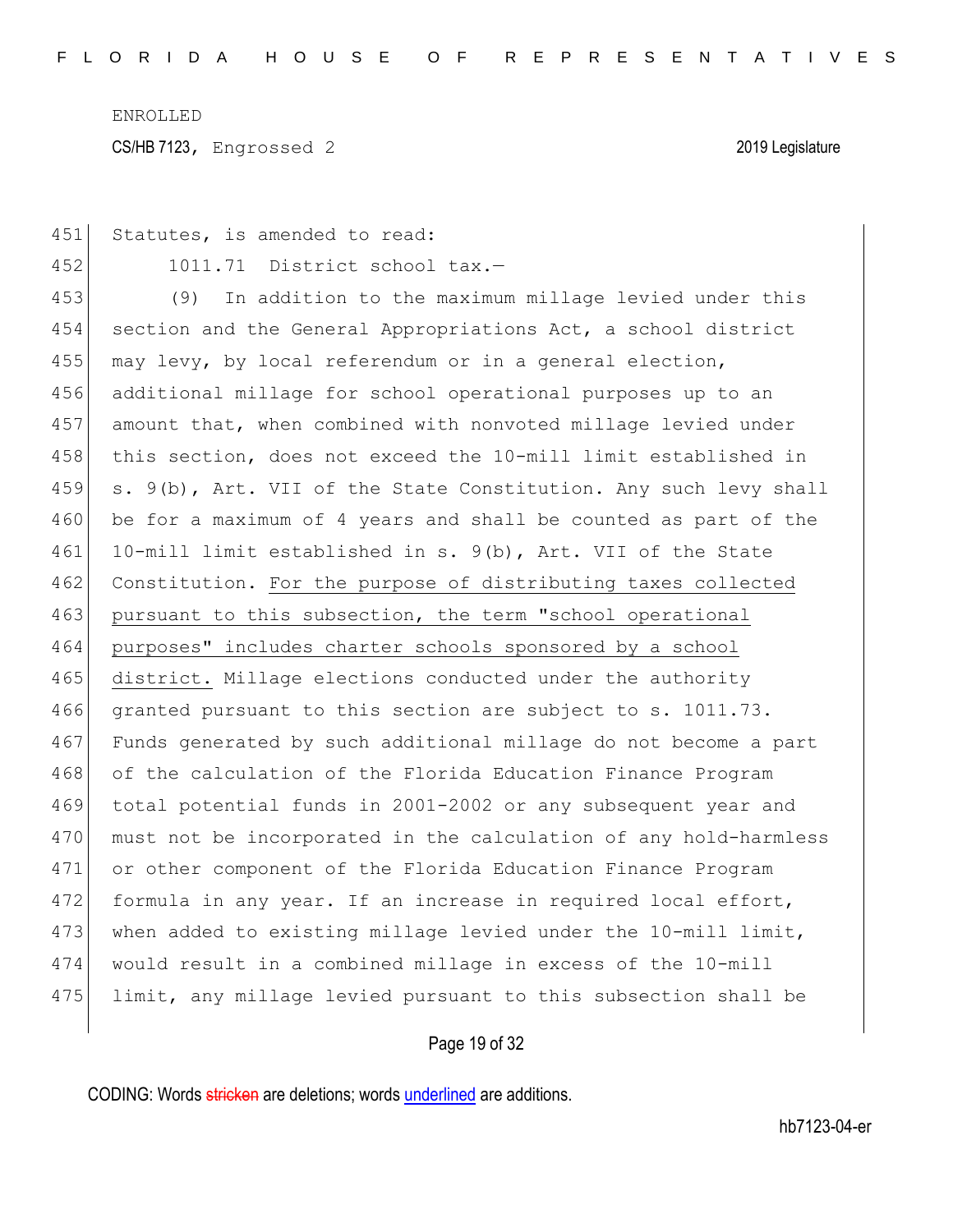| 476 | considered to be required local effort to the extent that the    |
|-----|------------------------------------------------------------------|
| 477 | district millage would otherwise exceed the 10-mill limit. Funds |
| 478 | levied under this subsection shall be shared with charter        |
| 479 | schools based on each charter school's proportionate share of    |
| 480 | the district's total unweighted full-time equivalent student     |
| 481 | enrollment and used in a manner consistent with the purposes of  |
| 482 | the levy. The referendum must contain an explanation of the      |
| 483 | distribution methodology consistent with the requirements of     |
| 484 | this subsection.                                                 |
| 485 | Section 17. The provisions of this act relating to s.            |
| 486 | 1011.71, Florida Statutes, amending the use of certain voted     |
| 487 | discretionary operating millages levied by school districts,     |
| 488 | apply to such levies authorized by a vote of the electors on or  |
| 489 | after July 1, 2019.                                              |
| 490 | Section 18. Disaster preparedness supplies; sales tax            |
| 491 | holiday.-                                                        |
| 492 | The tax levied under chapter 212, Florida Statutes,<br>(1)       |
| 493 | may not be collected during the period from 12:01 a.m. on May    |
| 494 | 31, 2019, through 11:59 p.m. on June 6, 2019, on the sale of:    |
| 495 | (a) A portable self-powered light source selling for \$20        |
| 496 | or less.                                                         |
| 497 | A portable self-powered radio, two-way radio, or<br>(b)          |
| 498 | weather-band radio selling for \$50 or less.                     |
| 499 | (c) A tarpaulin or other flexible waterproof sheeting            |
|     |                                                                  |
| 500 | selling for \$50 or less.                                        |

# Page 20 of 32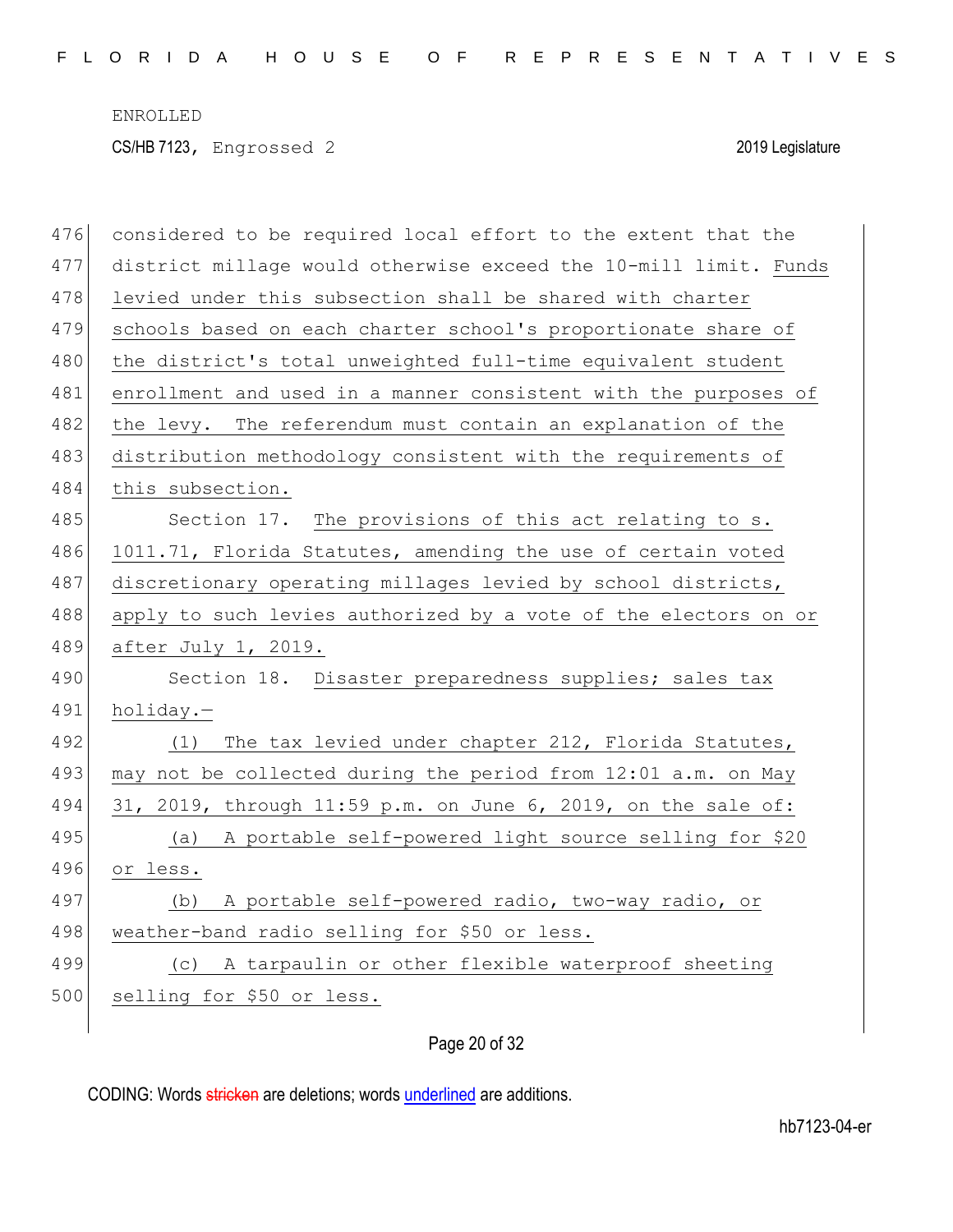CS/HB 7123, Engrossed 2 2019 Legislature

| 501 | An item normally sold as, or generally advertised as,<br>(d)     |
|-----|------------------------------------------------------------------|
| 502 | a ground anchor system or tie-down kit selling for \$50 or less. |
| 503 | (e) A gas or diesel fuel tank selling for \$25 or less.          |
| 504 | (f) A package of AA-cell, AAA-cell, C-cell, D-cell, 6-           |
| 505 | volt, or 9-volt batteries, excluding automobile and boat         |
| 506 | batteries, selling for \$30 or less.                             |
| 507 | A nonelectric food storage cooler selling for \$30 or<br>(q)     |
| 508 | less.                                                            |
| 509 | A portable generator used to provide light or<br>(h)             |
| 510 | communications or preserve food in the event of a power outage   |
| 511 | selling for \$750 or less.                                       |
| 512 | (i) Reusable ice selling for \$10 or less.                       |
| 513 | (2)<br>The tax exemptions provided in this section do not        |
| 514 | apply to sales within a theme park or entertainment complex as   |
| 515 | defined in s. 509.013(9), Florida Statutes, within a public      |
| 516 | lodging establishment as defined in s. 509.013(4), Florida       |
| 517 | Statutes, or within an airport as defined in s. 330.27(2),       |
| 518 | Florida Statutes.                                                |
| 519 | (3) The Department of Revenue is authorized, and all             |
| 520 | conditions are deemed met, to adopt emergency rules pursuant to  |
| 521 | s. 120.54(4), Florida Statutes, for the purpose of implementing  |
| 522 | this section. Notwithstanding any other provision of law,        |
| 523 | emergency rules adopted pursuant to this subsection are          |
| 524 | effective for 6 months after adoption and may be renewed during  |
| 525 | the pendency of procedures to adopt permanent rules addressing   |
|     |                                                                  |

Page 21 of 32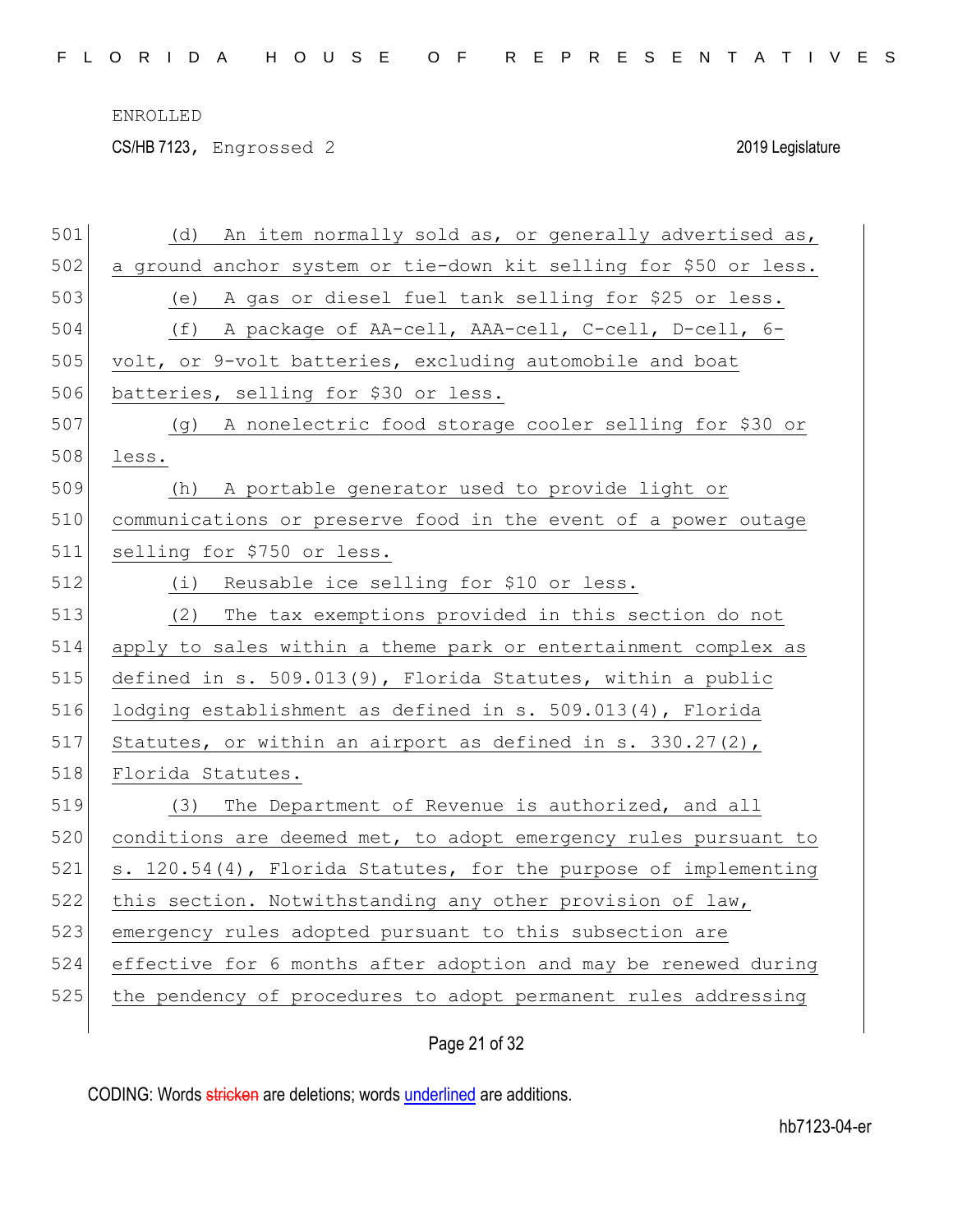CS/HB 7123, Engrossed 2 2019 Legislature

| 526 | the subject of the emergency rules.                              |
|-----|------------------------------------------------------------------|
| 527 | Section 19. Clothing, school supplies, personal computers,       |
| 528 | and personal computer-related accessories; sales tax holiday.-   |
| 529 | The tax levied under chapter 212, Florida Statutes,<br>(1)       |
| 530 | may not be collected during the period from 12:01 a.m. on August |
| 531 | 2, 2019, through 11:59 p.m. on August 6, 2019, on the retail     |
| 532 | sale of:                                                         |
| 533 | (a) Clothing, wallets, or bags, including handbags,              |
| 534 | backpacks, fanny packs, and diaper bags, but excluding           |
| 535 | briefcases, suitcases, and other garment bags, having a sales    |
| 536 | price of \$60 or less per item. As used in this paragraph, the   |
| 537 | term "clothing" means:                                           |
| 538 | 1. Any article of wearing apparel intended to be worn on         |
| 539 | or about the human body, excluding watches, watchbands, jewelry, |
| 540 | umbrellas, and handkerchiefs; and                                |
| 541 | 2. All footwear, excluding skis, swim fins, roller blades,       |
| 542 | and skates.                                                      |
| 543 | (b) School supplies having a sales price of \$15 or less         |
| 544 | per item. As used in this paragraph, the term "school supplies"  |
| 545 | means pens, pencils, erasers, crayons, notebooks, notebook       |
| 546 | filler paper, legal pads, binders, lunch boxes, construction     |
| 547 | paper, markers, folders, poster board, composition books, poster |
| 548 | paper, scissors, cellophane tape, glue or paste, rulers,         |
| 549 | computer disks, staplers and staples used to secure paper        |
| 550 | products, protractors, compasses, and calculators.               |
|     |                                                                  |

Page 22 of 32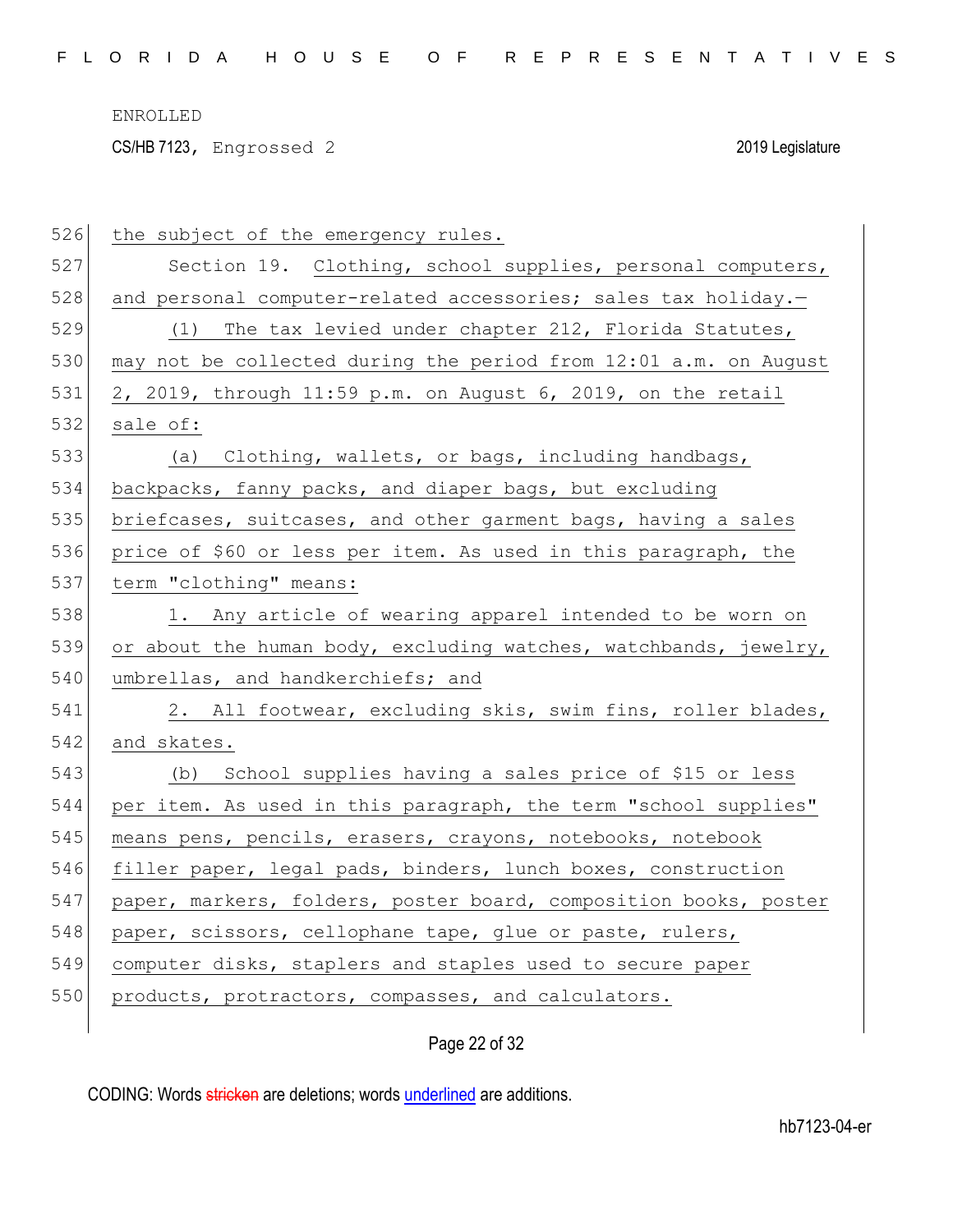CS/HB 7123, Engrossed 2 2019 Legislature

| 551 | The tax levied under chapter 212, Florida Statutes,<br>(2)       |
|-----|------------------------------------------------------------------|
| 552 | may not be collected during the period from 12:01 a.m. on August |
| 553 | 2, 2019, through 11:59 p.m. on August 6, 2019, on the retail     |
| 554 | sale of personal computers or personal computer-related          |
| 555 | accessories having a sales price of \$1,000 or less per item and |
| 556 | purchased for noncommercial home or personal use. As used in     |
| 557 | this subsection, the term:                                       |
| 558 | (a) "Personal computers" includes electronic book readers,       |
| 559 | laptops, desktops, handhelds, tablets, or tower computers. The   |
| 560 | term does not include cellular telephones, video game consoles,  |
| 561 | digital media receivers, or devices that are not primarily       |
| 562 | designed to process data.                                        |
| 563 | "Personal computer-related accessories" includes<br>(b)          |
| 564 | keyboards, mice, personal digital assistants, monitors, other    |
| 565 | peripheral devices, modems, routers, and nonrecreational         |
| 566 | software, regardless of whether the accessories are used in      |
| 567 | association with a personal computer base unit. The term does    |
| 568 | not include furniture or systems, devices, software, or          |
| 569 | peripherals that are designed or intended primarily for          |
| 570 | recreational use. The term "monitor" does not include any device |
| 571 | that includes a television tuner.                                |
| 572 | (3) The tax exemptions provided in this section do not           |
| 573 | apply to sales within a theme park or entertainment complex as   |
| 574 | defined in s. $509.013(9)$ , Florida Statutes, within a public   |
| 575 | lodging establishment as defined in s. 509.013(4), Florida       |
|     |                                                                  |

# Page 23 of 32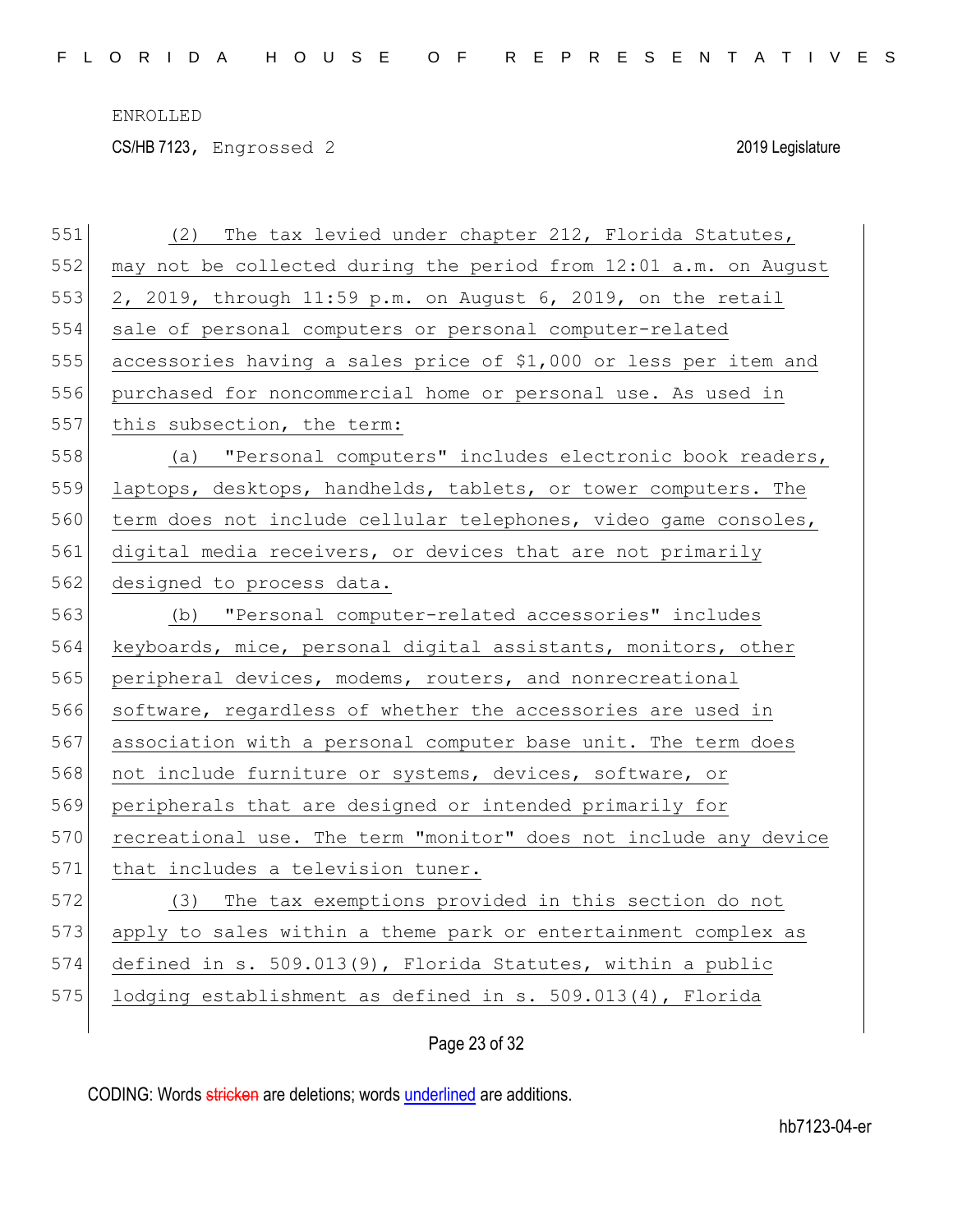CS/HB 7123, Engrossed 2 2019 Legislature

| 576 | Statutes, or within an airport as defined in s. 330.27(2),       |
|-----|------------------------------------------------------------------|
| 577 | Florida Statutes.                                                |
| 578 | (4) The tax exemptions provided in this section may apply        |
| 579 | at the option of a dealer if less than 5 percent of the dealer's |
| 580 | gross sales of tangible personal property in the prior calendar  |
| 581 | year are comprised of items that would be exempt under this      |
| 582 | section. If a qualifying dealer chooses not to participate in    |
| 583 | the tax holiday, by August 1, 2019, the dealer must notify the   |
| 584 | Department of Revenue in writing of its election to collect      |
| 585 | sales tax during the holiday and must post a copy of that notice |
| 586 | in a conspicuous location at its place of business.              |
| 587 | The Department of Revenue is authorized, and all<br>(5)          |
| 588 | conditions are deemed met, to adopt emergency rules pursuant to  |
| 589 | s. 120.54(4), Florida Statutes, for the purpose of implementing  |
| 590 | this section. Notwithstanding any other provision of law,        |
| 591 | emergency rules adopted pursuant to this subsection are          |
| 592 | effective for 6 months after adoption and may be renewed during  |
| 593 | the pendency of procedures to adopt permanent rules addressing   |
| 594 | the subject of the emergency rules.                              |
| 595 | (6) For the 2018-2019 fiscal year, the sum of \$237,000 in       |
| 596 | nonrecurring funds is appropriated from the General Revenue Fund |
| 597 | to the Department of Revenue for the purpose of implementing     |
| 598 | this section. Funds remaining unexpended or unencumbered from    |
| 599 | this appropriation as of June 30, 2019, shall revert and be      |
| 600 | reappropriated for the same purpose in the 2019-2020 fiscal      |
|     |                                                                  |

# Page 24 of 32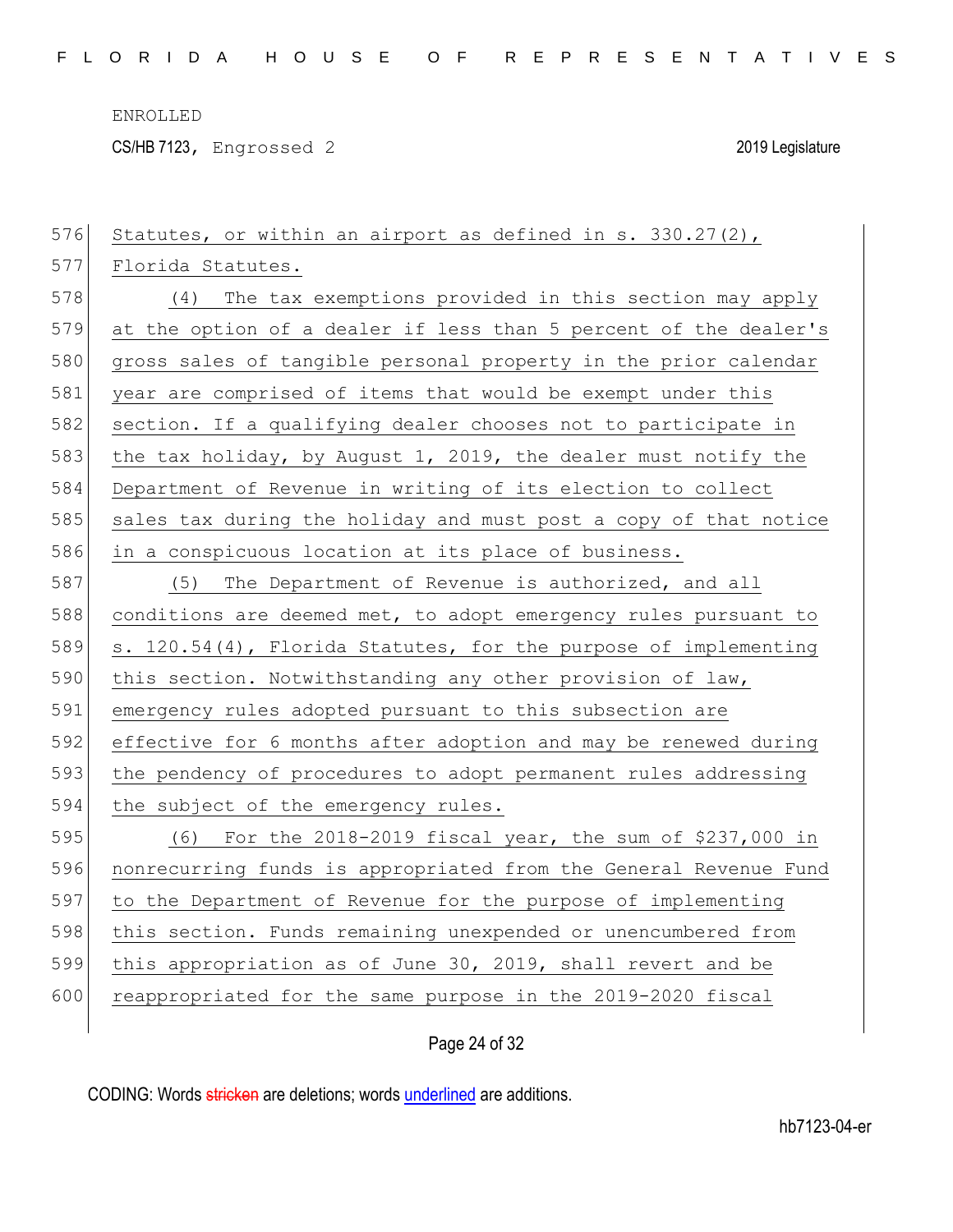CS/HB 7123, Engrossed 2 2019 Legislature

| 601 | year.                                                            |
|-----|------------------------------------------------------------------|
| 602 | Section 20. Fencing materials used in agriculture.-              |
| 603 | (1) The purchase of fencing materials used to replace or         |
| 604 | repair farm fences on land classified as agricultural under s.   |
| 605 | 193.461, Florida Statutes, is exempt from the tax imposed under  |
| 606 | chapter 212, Florida Statutes, during the period from October    |
| 607 | 10, 2018, through June 30, 2019, if the fencing materials will   |
| 608 | be or were used to replace or repair fences that were damaged as |
| 609 | a direct result of the impact of Hurricane Michael. The          |
| 610 | exemption provided by this section is available only through a   |
| 611 | refund from the Department of Revenue of previously paid taxes.  |
| 612 | To receive a refund pursuant to this section, the<br>(2)         |
| 613 | owner of the fencing materials or the real property into which   |
| 614 | the fencing materials were incorporated must apply to the        |
| 615 | Department of Revenue by December 31, 2019. The refund           |
| 616 | application must include the following information:              |
| 617 | The name and address of the person claiming the<br>(a)           |
| 618 | refund.                                                          |
| 619 | The address and assessment roll parcel number of the<br>(b)      |
| 620 | agricultural land in which the fencing materials were or will be |
| 621 | used.                                                            |
| 622 | The sales invoice or other proof of purchase of the<br>(C)       |
| 623 | fencing materials, showing the amount of sales tax paid, the     |
| 624 | date of purchase, and the name and address of the dealer from    |
| 625 | whom the materials were purchased.                               |
|     |                                                                  |

# Page 25 of 32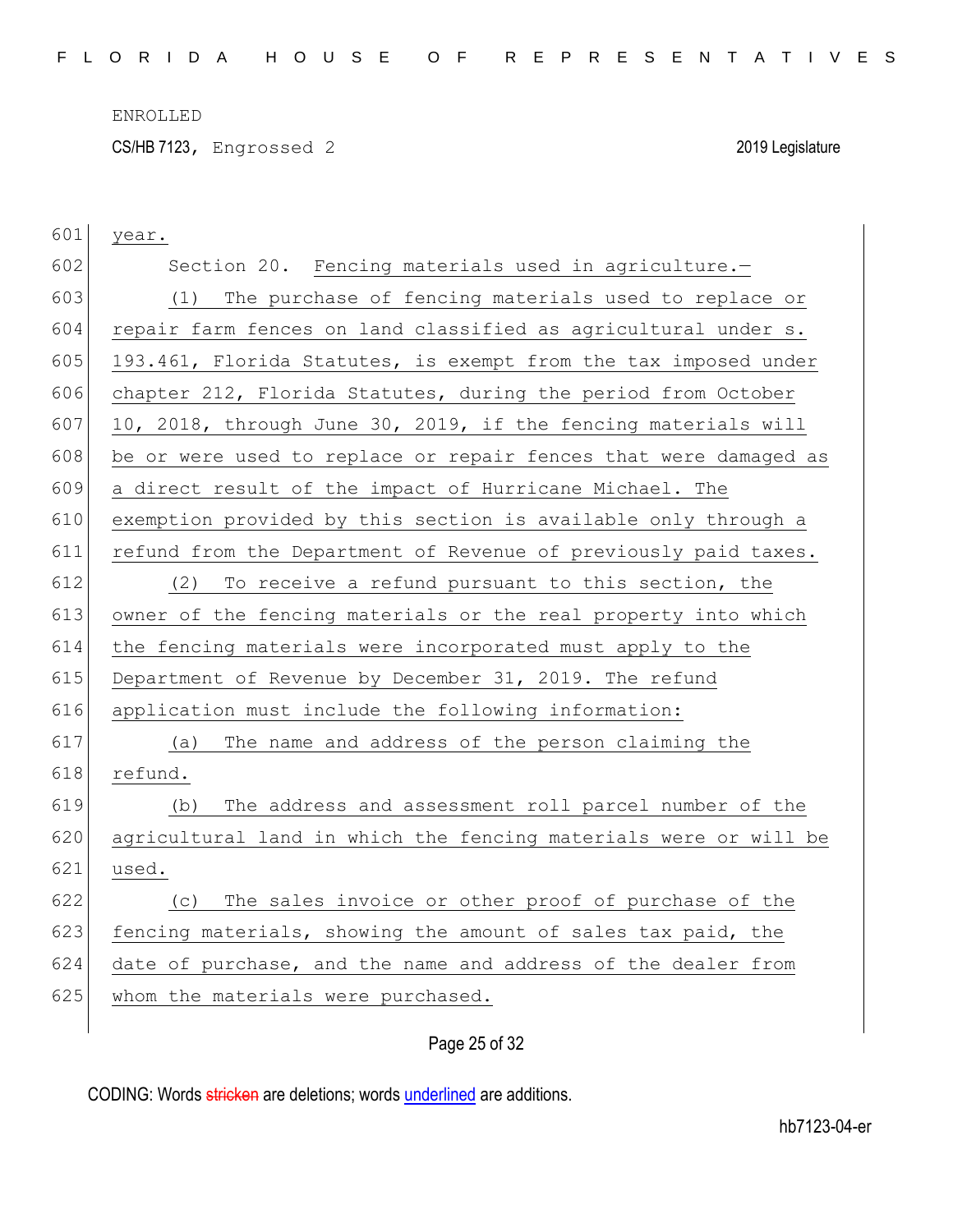CS/HB 7123, Engrossed 2 2019 Legislature

| 626 | An affidavit executed by the owner of the fencing<br>(d)        |
|-----|-----------------------------------------------------------------|
| 627 | materials or the real property into which the fencing materials |
| 628 | were or will be incorporated, including a statement that the    |
| 629 | fencing materials were or will be used to replace or repair     |
| 630 | fencing damaged as a direct result of the impact of Hurricane   |
| 631 | Michael.                                                        |
| 632 | (3) A person furnishing a false affidavit to the                |
| 633 | Department of Revenue pursuant to subsection (2) is subject to  |
| 634 | the penalty set forth in s. 212.085, Florida Statutes, and as   |
| 635 | otherwise authorized by law.                                    |
| 636 | (4) This section is deemed a revenue law for the purposes       |
| 637 | of ss. 213.05 and 213.06, Florida Statutes, and s. 72.011,      |
| 638 | Florida Statutes, applies to this section.                      |
| 639 | This section operates retroactively to October 10,<br>(5)       |
| 640 | 2018.                                                           |
| 641 | The Department of Revenue is authorized, and all<br>(6)         |
| 642 | conditions are deemed met, to adopt emergency rules pursuant to |
| 643 | s. 120.54(4), Florida Statutes, for the purpose of implementing |
| 644 | this section. Notwithstanding any other provision of law,       |
| 645 | emergency rules adopted pursuant to this subsection are         |
| 646 | effective for 6 months after adoption and may be renewed during |
| 647 | the pendency of procedures to adopt permanent rules addressing  |
| 648 | the subject of the emergency rules.                             |
| 649 | Section 21. Building materials used to replace or repair        |
| 650 | nonresidential farm buildings damaged by Hurricane Michael.-    |
|     |                                                                 |

Page 26 of 32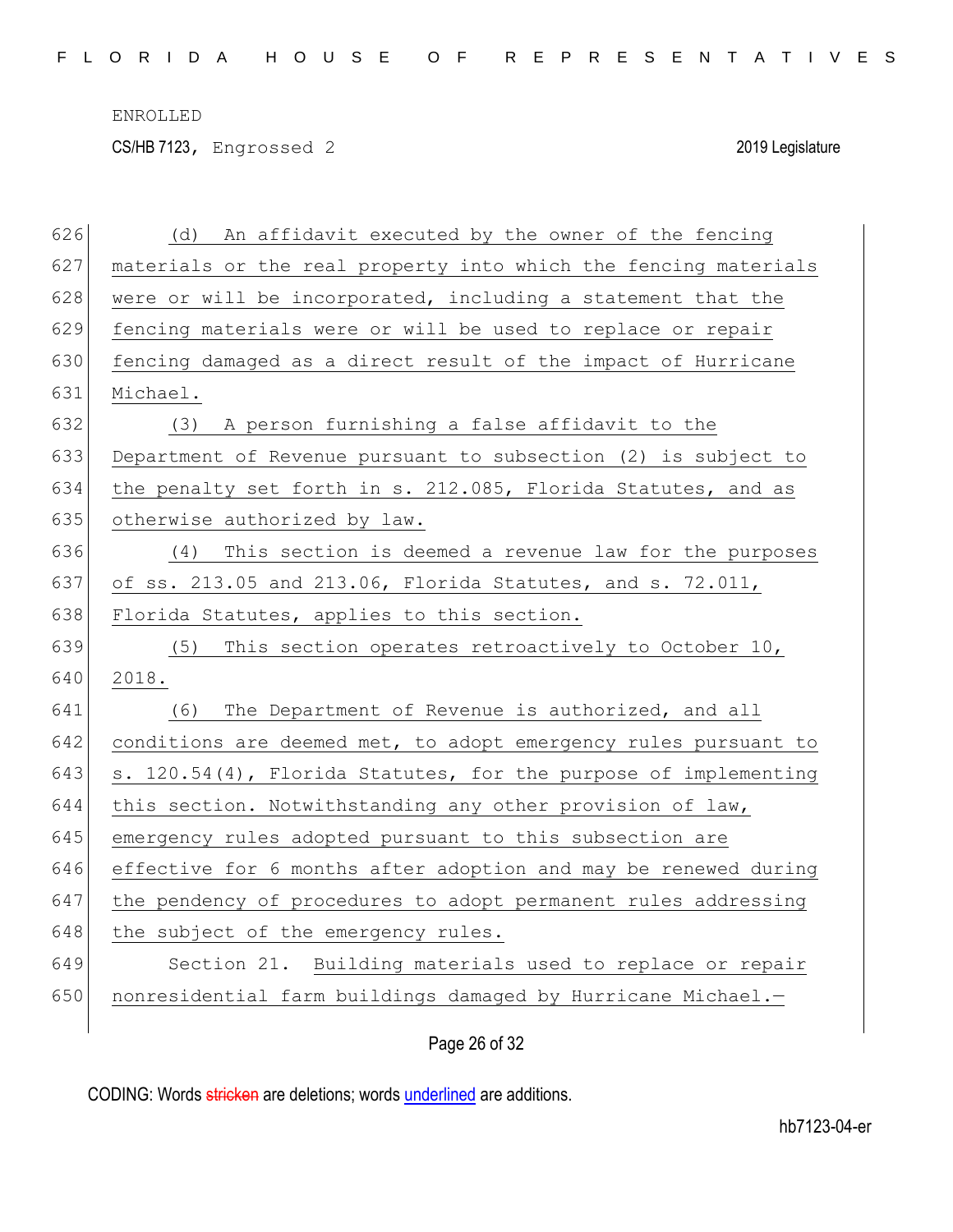CS/HB 7123, Engrossed 2 2019 Legislature

| 651 | Building materials used to replace or repair a<br>(1)            |
|-----|------------------------------------------------------------------|
| 652 | nonresidential farm building damaged as a direct result of the   |
| 653 | impact of Hurricane Michael and purchased during the period from |
| 654 | October 10, 2018, through June 30, 2019, are exempt from the tax |
| 655 | imposed under chapter 212, Florida Statutes. The exemption       |
| 656 | provided by this section is available only through a refund of   |
| 657 | previously paid taxes.                                           |
| 658 | (2) As used in this section, the term:                           |
| 659 | "Building materials" means tangible personal property<br>(a)     |
| 660 | that becomes a component part of a nonresidential farm building. |
| 661 | "Nonresidential farm building" has the same meaning as<br>(b)    |
| 662 | provided in s. 604.50, Florida Statutes.                         |
| 663 | (3)<br>To receive a refund pursuant to this section, the         |
| 664 | owner of the building materials or of the real property into     |
| 665 | which the building materials will be or were incorporated must   |
| 666 | apply to the Department of Revenue by December 31, 2019. The     |
| 667 | refund application must include the following information:       |
| 668 | (a) The name and address of the person claiming the              |
| 669 | refund.                                                          |
| 670 | The address and assessment roll parcel number of the<br>(b)      |
| 671 | real property where the building materials were or will be used. |
| 672 | (c) The sales invoice or other proof of purchase of the          |
| 673 | building materials, showing the amount of sales tax paid, the    |
| 674 | date of purchase, and the name and address of the dealer from    |
| 675 | whom the materials were purchased.                               |
|     |                                                                  |

# Page 27 of 32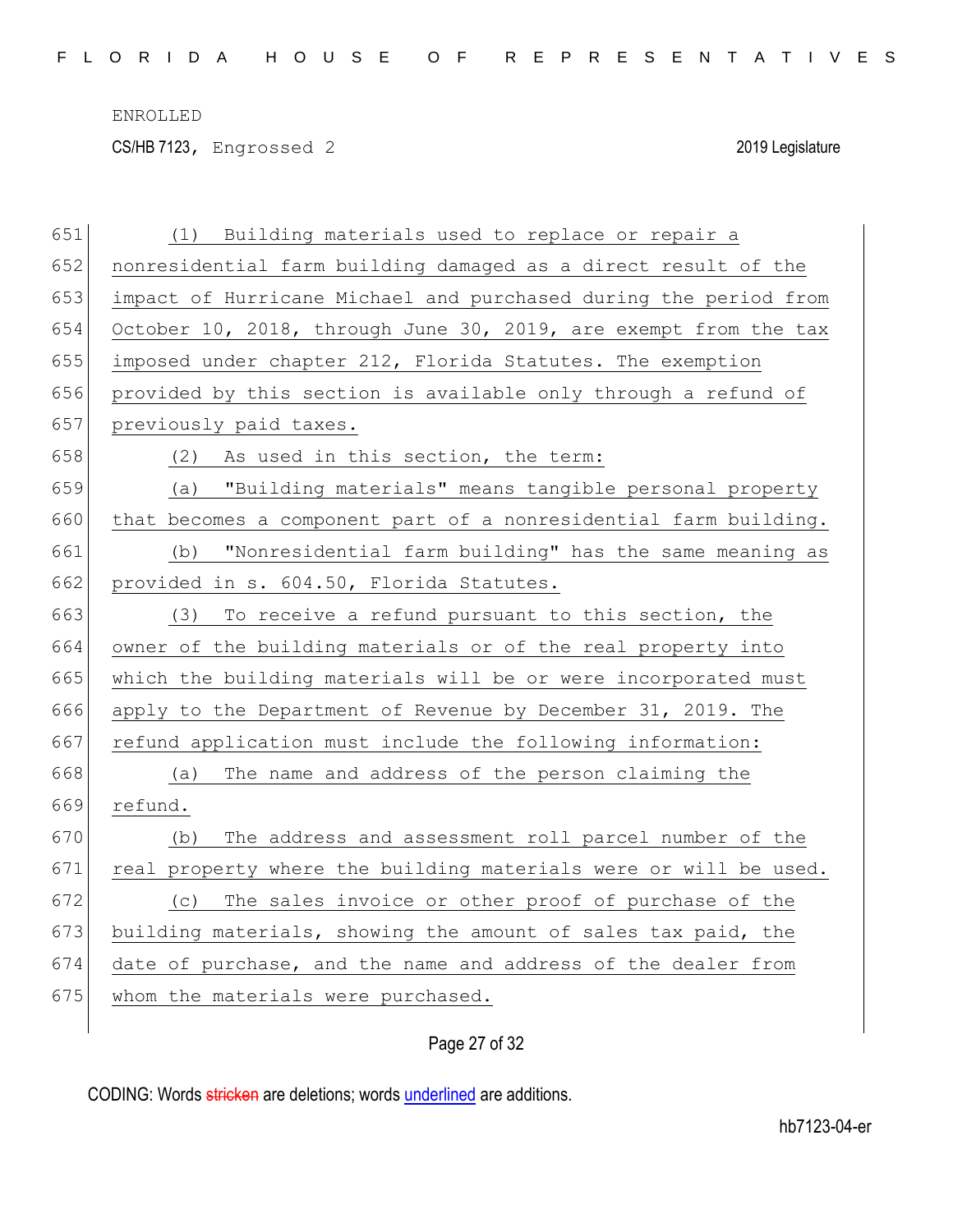CS/HB 7123, Engrossed 2 2019 Legislature

| 676 | An affidavit executed by the owner of the building<br>(d)        |
|-----|------------------------------------------------------------------|
| 677 | materials or the real property into which the building materials |
| 678 | will be or were incorporated, including a statement that the     |
| 679 | building materials were or will be used to replace or repair the |
| 680 | nonresidential farm building damaged as a direct result of the   |
| 681 | impact of Hurricane Michael.                                     |
| 682 | (4) A person furnishing a false affidavit to the                 |
| 683 | Department of Revenue pursuant to subsection (3) is subject to   |
| 684 | the penalty set forth in s. 212.085, Florida Statutes, and as    |
| 685 | otherwise provided by law.                                       |
| 686 | This section is deemed a revenue law for the purposes<br>(5)     |
| 687 | of ss. 213.05 and 213.06, Florida Statutes, and s. 72.011,       |
| 688 | Florida Statutes, applies to this section.                       |
| 689 | This section operates retroactively to October 10,<br>(6)        |
| 690 | 2018.                                                            |
| 691 | (7) The Department of Revenue is authorized, and all             |
| 692 | conditions are deemed met, to adopt emergency rules pursuant to  |
| 693 | s. 120.54(4), Florida Statutes, for the purpose of implementing  |
| 694 | this section. Notwithstanding any other provision of law,        |
| 695 | emergency rules adopted pursuant to this subsection are          |
| 696 | effective for 6 months after adoption and may be renewed during  |
| 697 | the pendency of procedures to adopt permanent rules addressing   |
| 698 | the subject of the emergency rules.                              |
| 699 | Section 22. Refund of fuel taxes used for agricultural           |
| 700 | shipment or hurricane debris removal after Hurricane Michael.-   |
|     |                                                                  |

Page 28 of 32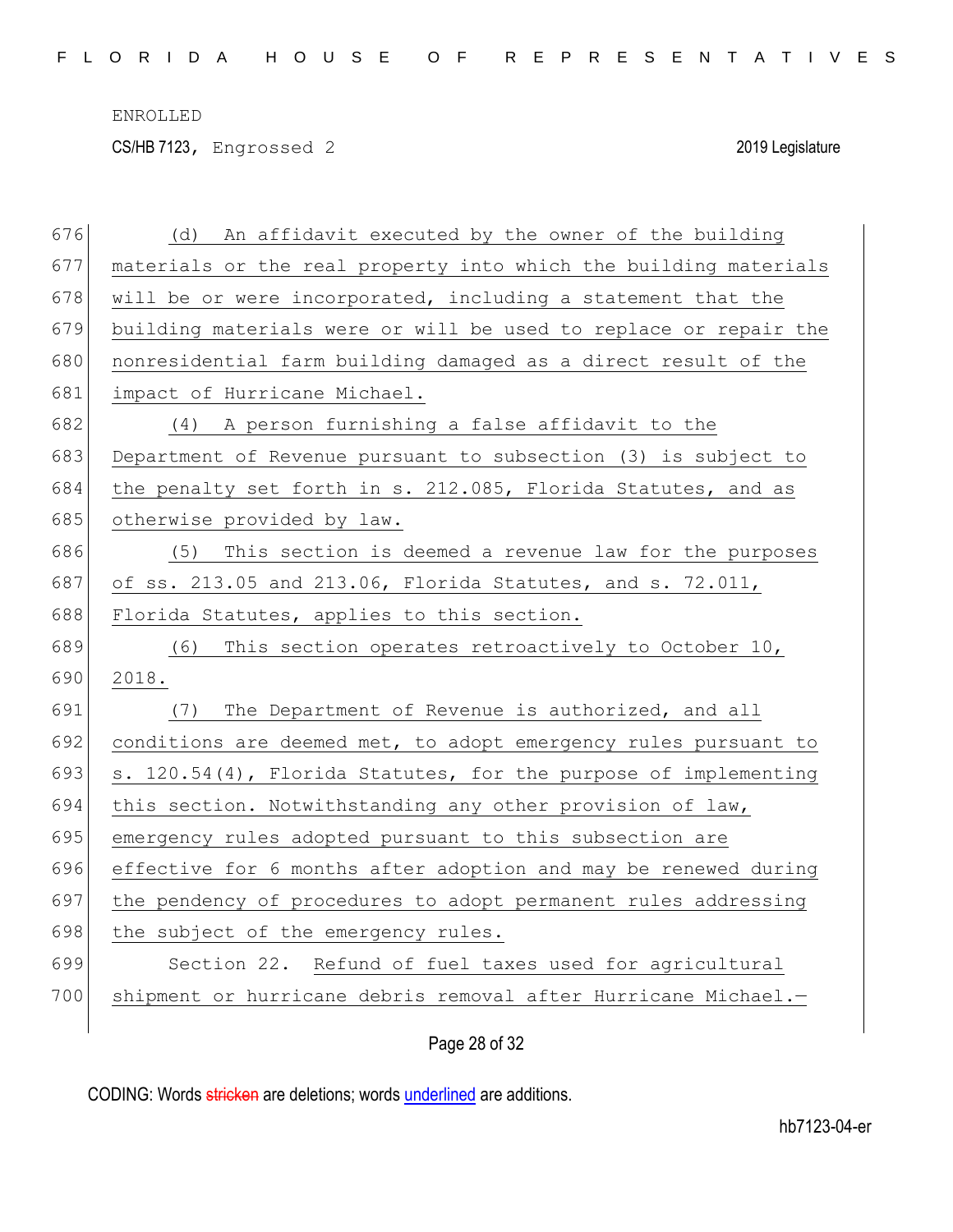CS/HB 7123, Engrossed 2 2019 Legislature

| 701 | (1) Fuel purchased and used in this state during the                |
|-----|---------------------------------------------------------------------|
| 702 | period from October 10, 2018, through June 30, 2019, which is or    |
| 703 | was used in any motor vehicle driven or operated upon the public    |
| 704 | highways of this state for agricultural shipment or hurricane       |
| 705 | debris removal, is exempt from all state and county taxes           |
| 706 | authorized or imposed under parts I and II of chapter 206,          |
| 707 | Florida Statutes, excluding the taxes imposed under s.              |
| 708 | 206.41(1)(a) and (h), Florida Statutes. The exemption provided      |
| 709 | by this section is available to the fuel purchaser in an amount     |
| 710 | equal to the fuel tax imposed on fuel that was purchased for        |
| 711 | agricultural shipment or hurricane debris removal during the        |
| 712 | period from October 10, 2018, through June 30, 2019. The            |
| 713 | exemption provided by this section is only available through a      |
| 714 | refund from the Department of Revenue.                              |
| 715 | (2)<br>As used in this section, the term:                           |
|     |                                                                     |
| 716 | (a) "Agricultural processing or storage facility" means             |
| 717 | property used or useful in separating, cleaning, processing,        |
| 718 | converting, packaging, handling, storing, and other activities      |
| 719 | necessary to prepare crops, livestock, related products, and        |
| 720 | other products of agriculture, and includes nonfarm facilities      |
| 721 | that produce agricultural products, in whole or in part, through    |
| 722 | natural processes, animal husbandry, and apiaries.                  |
| 723 | (b) "Agricultural product" means the natural products of a          |
| 724 | farm, nursery, forest, grove, orchard, vineyard, garden, or         |
| 725 | apiary, including livestock as defined in $s. 585.01(13)$ , Florida |

Page 29 of 32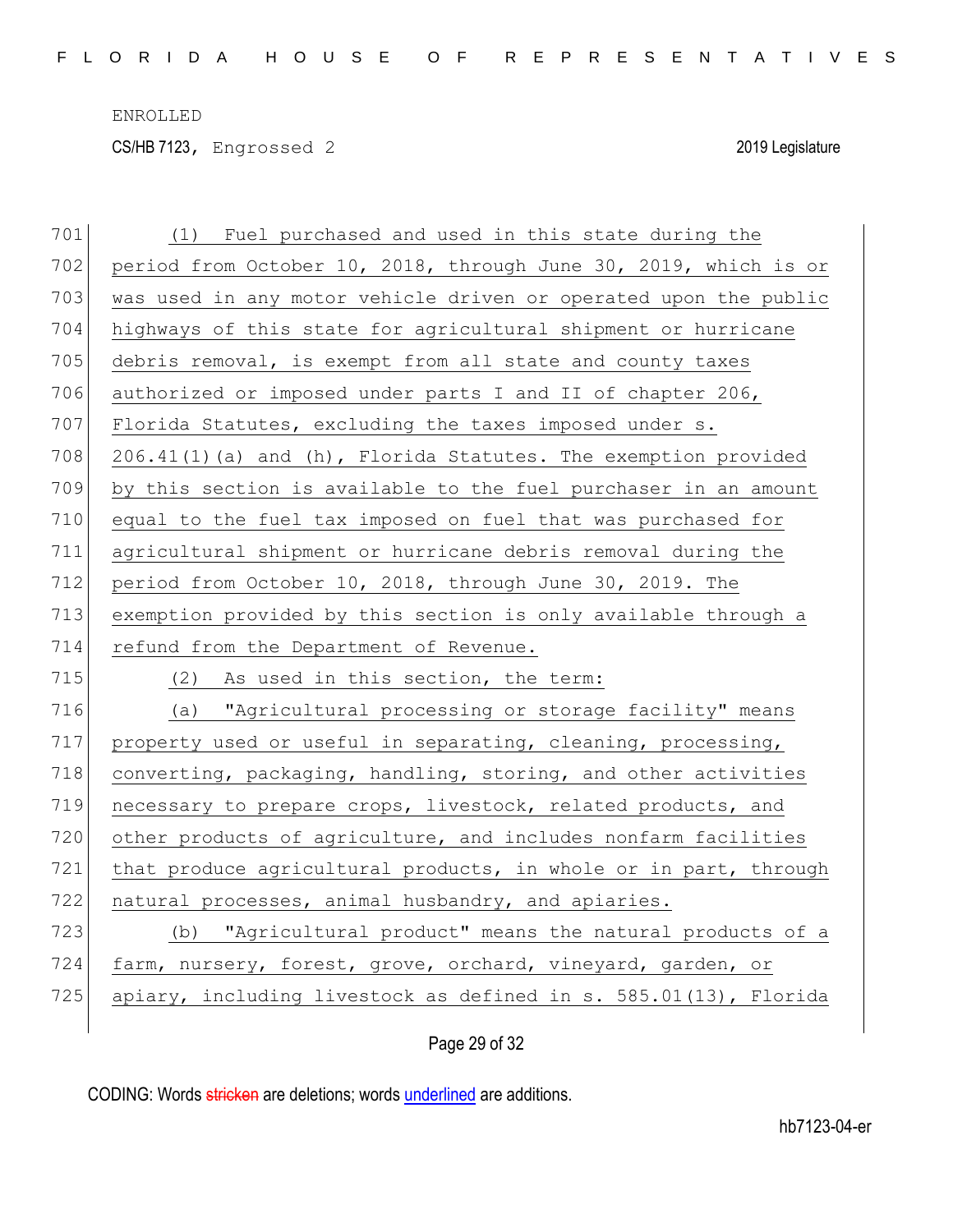CS/HB 7123, Engrossed 2 2019 Legislature

| 726 | Statutes.                                                     |
|-----|---------------------------------------------------------------|
| 727 | (c) "Agricultural shipment" means the transport of any        |
| 728 | agricultural product from a farm, nursery, forest, grove,     |
| 729 | orchard, vineyard, garden, or apiary located in Okaloosa,     |
| 730 | Walton, Holmes, Washington, Bay, Jackson, Calhoun, Gulf,      |
| 731 | Gadsden, Liberty, Franklin, Leon, or Wakulla County to an     |
| 732 | agricultural processing or storage facility.                  |
| 733 | "Fuel" means motor fuel or diesel fuel, as those terms<br>(d) |
| 734 | are defined in ss. 206.01 and 206.86, Florida Statutes,       |
| 735 | respectively.                                                 |
| 736 | (e) "Fuel tax" means all state and county taxes authorized    |
| 737 | or imposed on fuel under chapter 206, Florida Statutes.       |
| 738 | "Hurricane debris removal" means the transport of<br>(f)      |
| 739 | Hurricane Michael debris from a farm, nursery, forest, grove, |
| 740 | orchard, vineyard, or apiary located in Okaloosa, Walton,     |
| 741 | Holmes, Washington, Bay, Jackson, Calhoun, Gulf, Gadsden,     |
| 742 | Liberty, Franklin, Leon or Wakulla County.                    |
| 743 | "Motor vehicle" and "public highways" have the same<br>(a)    |
| 744 | meanings as provided in s. 206.01, Florida Statutes.          |
| 745 | To receive a refund pursuant to this section, the fuel<br>(3) |
| 746 | purchaser must apply to the Department of Revenue by December |
| 747 | 31, 2019. The refund application must include the following   |
| 748 | information:                                                  |
| 749 | The name and address of the person claiming the<br>(a)        |
| 750 | refund.                                                       |
|     |                                                               |

Page 30 of 32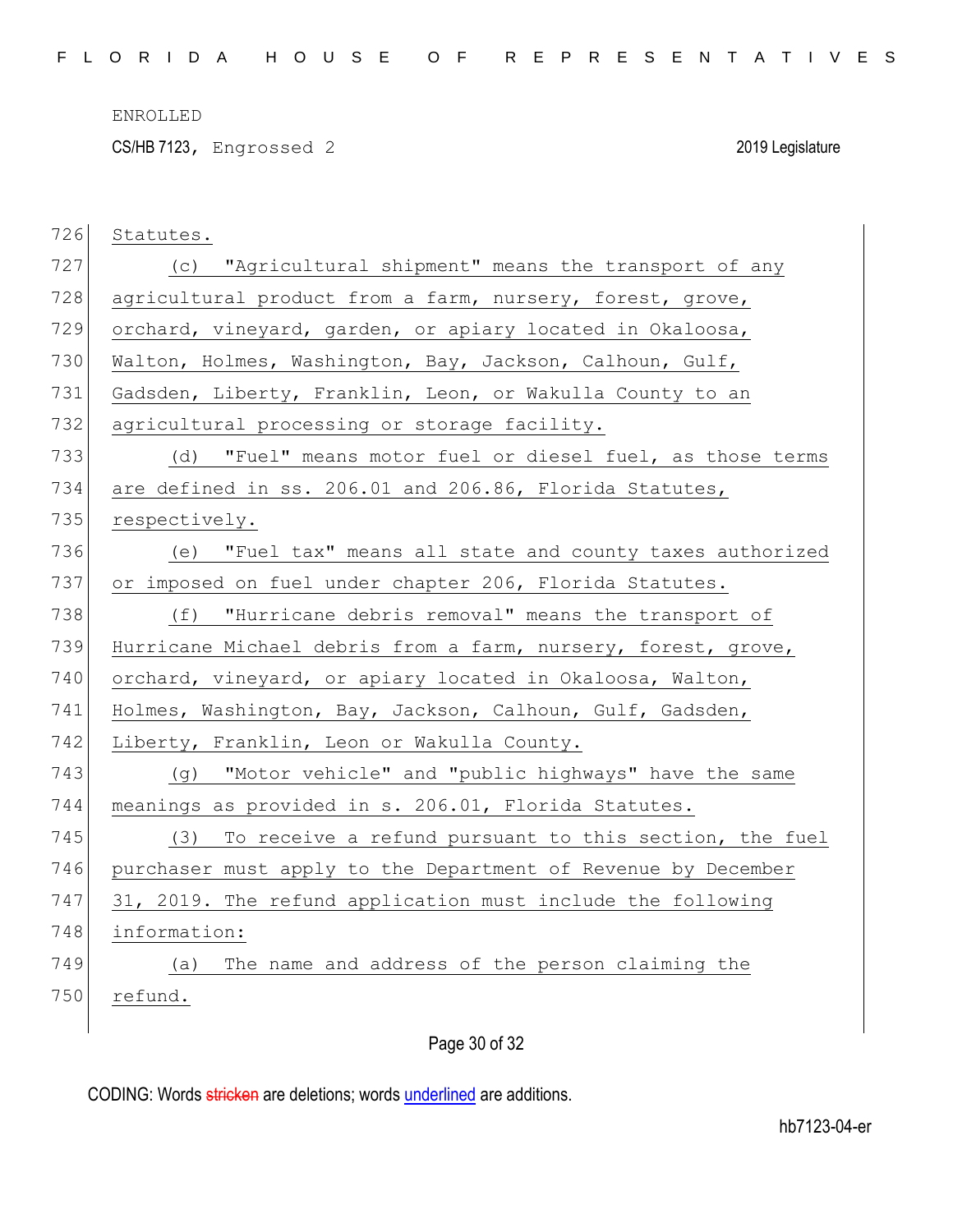CS/HB 7123, Engrossed 2 2019 Legislature

| 751 | The names and addresses of up to three owners of<br>(b)          |
|-----|------------------------------------------------------------------|
| 752 | farms, nurseries, forests, groves, orchards, vineyards, gardens, |
| 753 | or apiaries whose agricultural products were shipped or          |
| 754 | hurricane debris was removed by the person seeking the refund    |
| 755 | pursuant to this section.                                        |
| 756 | (c) The sales invoice or other proof of purchase of the          |
| 757 | fuel, showing the number of gallons of fuel purchased, the type  |
| 758 | of fuel purchased, the date of purchase, and the name and place  |
| 759 | of business of the dealer from whom the fuel was purchased.      |
| 760 | The license number or other identification number of<br>(d)      |
| 761 | the motor vehicle that used the exempt fuel.                     |
| 762 | (e) An affidavit executed by the person seeking the refund       |
| 763 | pursuant to this section, including a statement that he or she   |
| 764 | purchased and used the fuel for which the refund is being        |
| 765 | claimed during the period from October 10, 2018, through June    |
| 766 | 30, 2019, for an agricultural shipment or hurricane debris       |
| 767 | removal.                                                         |
| 768 | (4) A person furnishing a false affidavit to the                 |
| 769 | Department of Revenue pursuant to subsection (3) is subject to   |
| 770 | the penalty set forth in s. 206.11, Florida Statutes, and as     |
| 771 | otherwise provided by law.                                       |
| 772 | (5) The tax imposed under s. 212.0501, Florida Statutes,         |
| 773 | does not apply to fuel that is exempt under this section and for |
| 774 | which a fuel purchaser received a refund under this section.     |
| 775 | This section is deemed a revenue law for the purposes<br>(6)     |
|     |                                                                  |

# Page 31 of 32